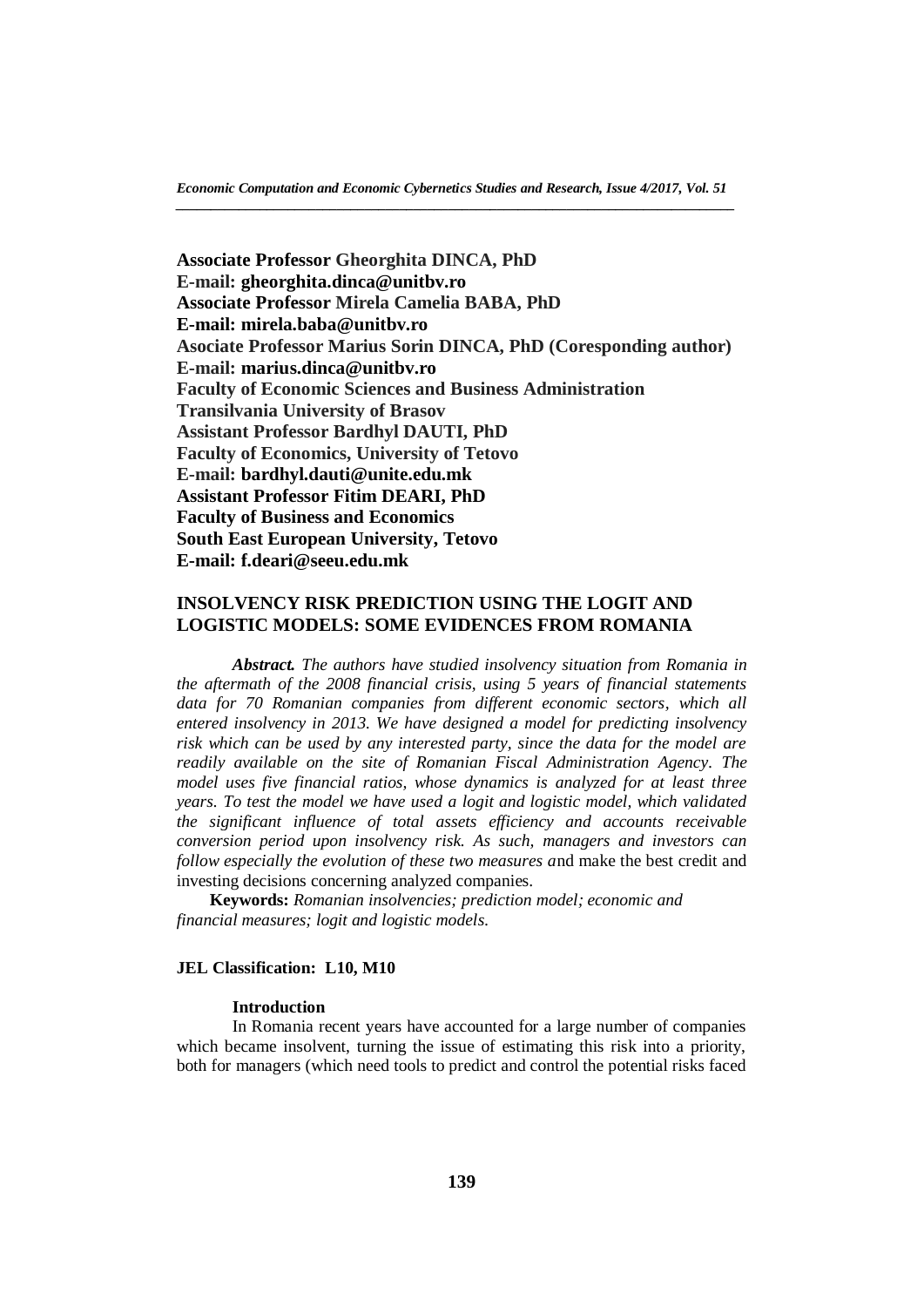\_\_\_\_\_\_\_\_\_\_\_\_\_\_\_\_\_\_\_\_\_\_\_\_\_\_\_\_\_\_\_\_\_\_\_\_\_\_\_\_\_\_\_\_\_\_\_\_\_\_\_\_\_\_\_\_\_\_\_\_\_\_\_\_

by their companies), as well as for trading partners (who need such information to design proper commercial credit and investment policies in relation with the analyzed company).

Most insolvency risk studies were based on multivariate, discriminant analysis, whose results were used to generate score functions to estimate companies' state of health. However, many insolvency risks' predicting models present a range of shortcomings which makes them not applicable to all the companies requiring insolvency risks' forecast at a certain moment in time. On the one hand, many of these models were aimed for companies listed on the stock exchange and on the other hand, even if such models are not intended for listed companies, they are based on accounting information not accessible to external users, thereby significantly reducing the range of models' potential users. In the same time, score functions' based models have, due to their invariable coefficients, an applicability confined to the economic-geographic area for which they were created. As such, the coefficients determined by authors according to the economic-geographic features of the industry and country for which they were designed, require caution while using them, even in case of similar geographic and economic conditions, yet at different moments in time.

Unlike managers, which have at their disposal detailed information about their companies' economic and financial situation, the trading partners of unlisted Romanian companies cannot access other information than excerpts from these companies'financial statements data, published by the National Agency for Fiscal Administration (NAFA) on its website. Moreover, this information is processed and summarized and thus insufficient to be used in established prediction models to determine insolvency risk.

We propose a model for insolvency risk's diagnosis which can be used by any party (especially external users) interested in the health of a Romanian company, based on public and official information originating from its annual financial statements, whether listed or not on the Stock Exchange and regardless of its size. The model is primarily intended for trading partners, who can thus establish the economic and financial health of their potential partners and identify those facing insolvency risk. Based on this information they can further decide about the opportunity of initiating or continuing their business relations.

The reminder of the paper is organized as follows: section two approaches literature review; section three presents Romania 2013's insolvency situation; section four approaches the model to estimate insolvency risk and data analysis; section five is dedicated to model testing, whilst conclusions are presented in section six.

# **1. Literature review**

Starting with the 2008 global economic crisis, insolvency became a concept subject to numerous studies and debates. Many researchers from Romania and abroad analyzed and debated the delicate/thorny issue of economic entities' insolvency.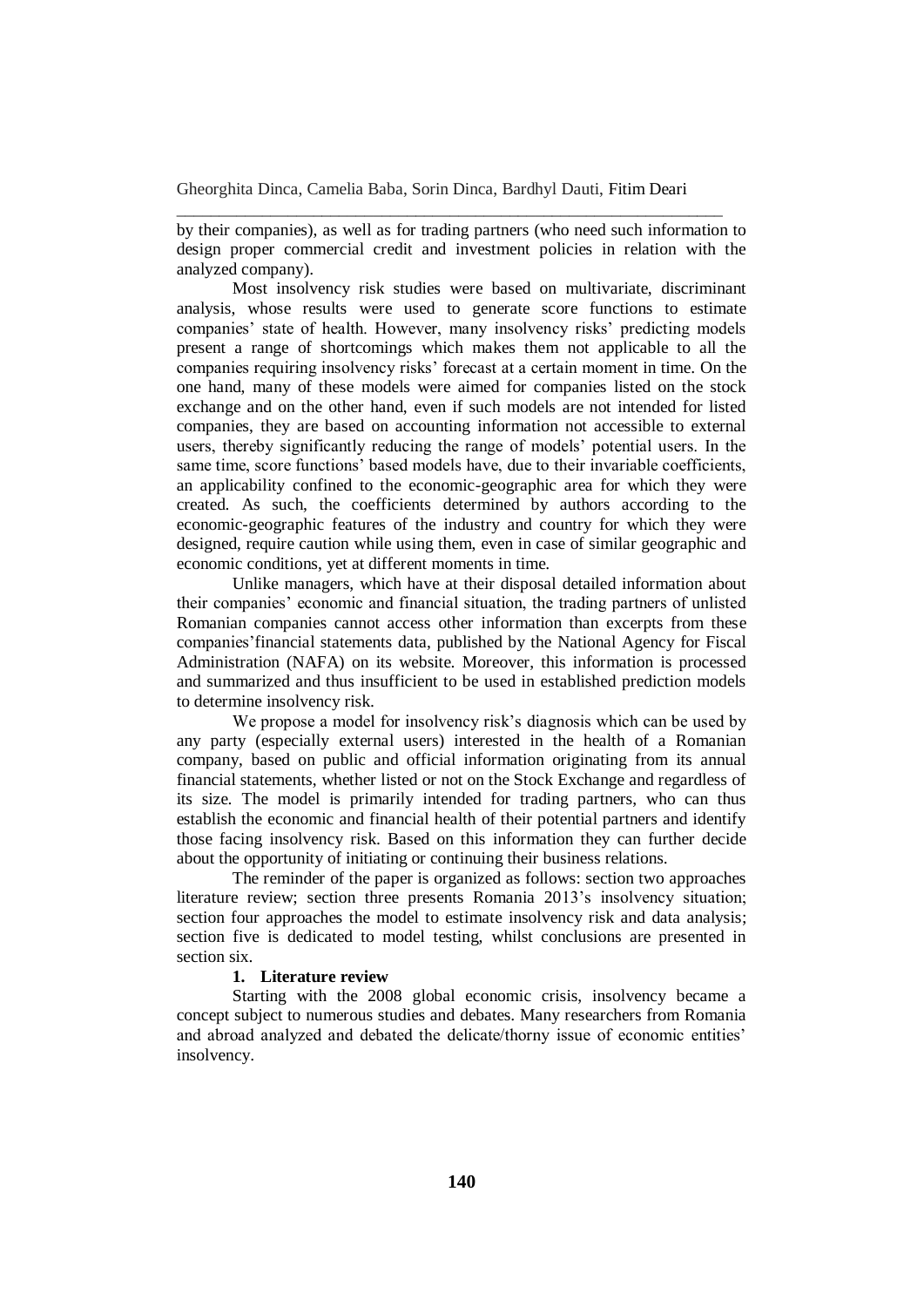\_\_\_\_\_\_\_\_\_\_\_\_\_\_\_\_\_\_\_\_\_\_\_\_\_\_\_\_\_\_\_\_\_\_\_\_\_\_\_\_\_\_\_\_\_\_\_\_\_\_\_\_\_\_\_\_\_\_\_\_\_\_\_\_\_

European cross-border insolvency rules are established by EC's Regulation 1346/2000 (Insolvency Regulation) regarding insolvency proceedings, applicable starting May the 31-th 2002.

In Romania insolvency is regulated and defined by art. 3, paragraph 1, of Law 85/2006 as "the state of the debtor's heritage characterized by lack of funds available for payment of due debts". From a legal perspective, the causes leading to the dissolution of a company are those provided by Law 31/1990 on trading companies, republished, and are divided into common causes for all types of companies and specific causes for equity companies, respectively for partnerships.

There are a variety of models for predicting bankruptcy. In the literature we can find several types of insolvency risk prediction models, respectively MDA (Multiple Discriminate Analysis) models, logical regression models, neural networks' models or mixed logit ones.The scoring method has become very popular over time due to its use of statistical methods for financial situation's analysis, starting from a set of ratios. The most common scoring method's models are Altman's, Springate's, Koh's model, Conan-Holder's, and the one of Banque de France.Scientific models for bankruptcy prediction based on financial indicators have been developed for the first time in the USA in the 1960's, by Altman (1968) and Beaver (1966). The first wide range model of bankruptcy risk analysis, commonly known as the Z score function, belonged to Altman, who published it firstly in 1968. Altman's model is based on the discriminate analysis, creating classification/prediction models which include data and observation in certain *a priori* determined classes. Altman et al. (1977) built another model known as *Zeta* model, analyzing 53 bankrupt and 58 viable companies during 1969-1975.

Ohlson (1980) and Platt & Platt (1990) conducted the first studies using the logit model for predicting companies' state of insolvency. Zmijewski (1984) advanced the probit model to predict companies' bankruptcy risk. The econometric models are based on logit and probit models in particular. Default-prediction literature acknowledged logit model as being the most used technique to determine default's probability. The results of Ohlson's model have shown that firm size, financial structure, performance and current liquidity were the main determinants of companies' insolvency. Shumway (2001) proposed a hazard model for predicting bankruptcy firms, defined as a multi-period logit model. One main feature of the hazard model is that explanatory variables vary over several time periods, resulting in more efficient estimators. In his work he studied 300 bankrupt firms from the 1962 to 1992 period. Decision trees method for predicting insolvencies (the advantages of using CHAID classification trees compared to a neural network model) was used by Zheng and Yanhui (2007).

Bankruptcy is due to economic and financial factors, negligence, fraud, as well as other factors. Economic factors, causing 37.1% of bankruptcies, relate particularly to industry weakness and unfavorable location. Financial factors, holding the highest percentage, of 47.3%, include too much debt and insufficient capital. The analysis showed that most financial factors relate to huge errors,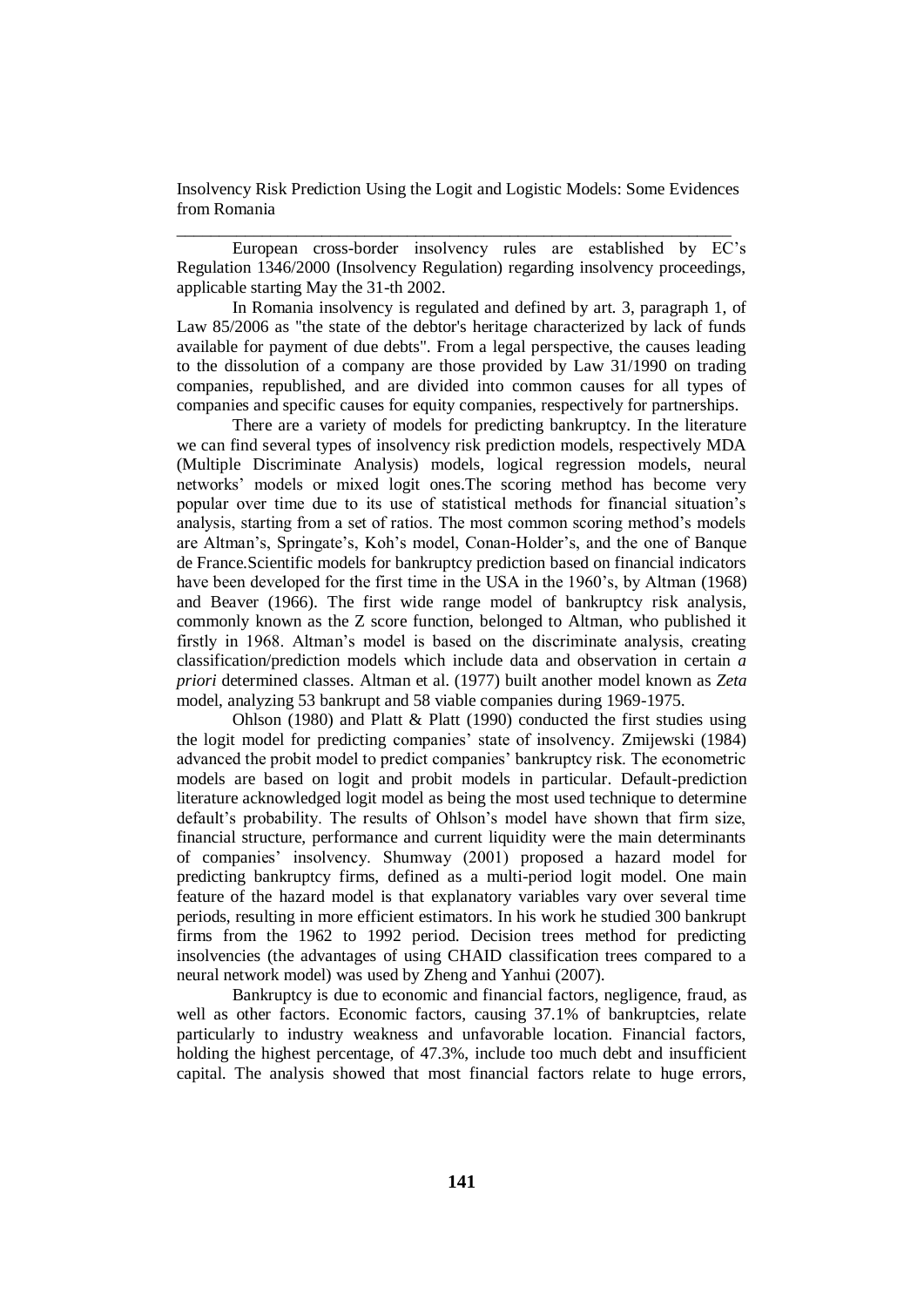misjudgments, and management's reduced capacity of financial prediction (Brigham and Ehrhardt, 2007).

\_\_\_\_\_\_\_\_\_\_\_\_\_\_\_\_\_\_\_\_\_\_\_\_\_\_\_\_\_\_\_\_\_\_\_\_\_\_\_\_\_\_\_\_\_\_\_\_\_\_\_\_\_\_\_\_\_\_\_\_\_\_\_\_

There are many causes of business failure, some related to managers' experience and skills, while other causes are due to general economic conditions, the recession. As such, Burksaitiene and Mazintiene (2011) aim to provide managers with information about possible causes and consequences of failure in their companies. Other authors tried to demonstrate Altman's model effectiveness in predicting retail companies' financial difficulties (Hayes et al., 2010). Kiyak and Labanauskaitė (2012) conducted a comparative analysis for several models of bankruptcy prediction and reliability, concluding that linear discrimination model most accurately reflected the financial position of the company (for companies in Lithuania). Pereira and Machado-Santos studied the way the established predictive models can be applied in various fields or types of economies in different countries, analyzing Portugal's textile companies insolvency (2007); Zeytinoglu and Akar (2013) attempted to identify bankruptcy risk for Istanbul Stock Exchange listed companies; Gharaibeh et al. (2013) analyzed insolvency of Jordan Stock Exchange listed companies (the applicability of prediction models for emerging economies - the case of Jordan); Szeverin and László (2014) analyzed bankruptcy prediction models' efficiency for small and medium size entities in Hungary. Recent studies (Karas and Režňáková, 2014) examined how bankruptcy prediction model's efficiency is influenced by the choice of a certain method, especially the linear discriminant analysis method.

In Romania studies developing scoring functions for bankruptcy's risk analysis occurred much later compared to research conducted worldwide. Anghel (2000) conducted a comprehensive bankruptcy risk study, creating a score function based on a sample of 276 companies. Generally, the idea of limiting the findings and applicability of a score function only to the economic sector for which it was built is widely accepted, even if it turned out that some models have a high degree of applicability. This is because the models recognized worldwide were built under a stable economy, while the Romanian economy is still under a long process of consolidation.

Studies concerning bankruptcy risk's estimation, aimed to discriminate bankrupt companies from the ones with a good financial situation, based on financial ratios, have been conducted by Vintilă and Toroapă (2012), which developed a bankruptcy predicting econometric model. Korol and Korodi (2011) aimed to demonstrate Fuzzy logic's effectiveness in predicting bankruptcy risk and proposed an econometric model in this regard.To highlight the financial strength and ability to meet obligations of Romanian companies listed on Bucharest Stock Exchange, Armeanu et al. (2012) have performed an Altman scoring function on a sample of 60 companies, using seven financial indicators, representative for company's activity: total assets, net turnover, operating result, net cash flow from operating activities, net profit, debt – total liabilities and average market capitalization.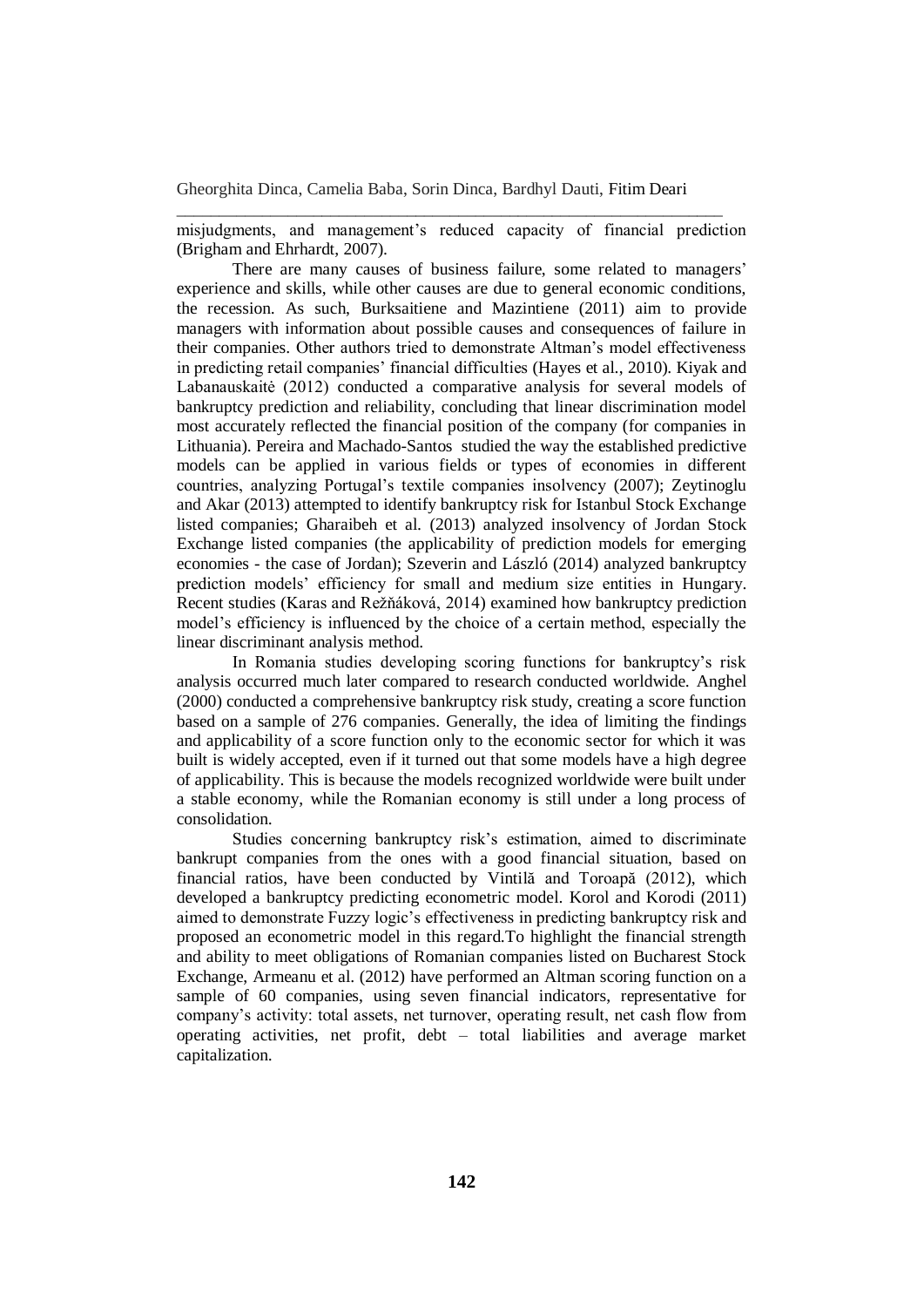Insolvency Risk Prediction Using the Logit and Logistic Models: Some Evidences from Romania \_\_\_\_\_\_\_\_\_\_\_\_\_\_\_\_\_\_\_\_\_\_\_\_\_\_\_\_\_\_\_\_\_\_\_\_\_\_\_\_\_\_\_\_\_\_\_\_\_\_\_\_\_\_\_\_\_\_\_\_\_\_\_\_\_

# **2. 2013 Romania's Insolvencies Situation**

The situation of Romanian companies which entered into a state of insolvency in 2013 has been studied so far mainly from the points of view of its evolution, of insolvencies distribution's fluctuation from a geographical point of view or according to field of activity, many studies in this area belonging to Coface Romania. According to information published by Romania's National Trade Register Office (NTRO) after a slight improvement (a decrease of 9.41%) in 2011 compared to 2010, in 2012 followed a strong growth of 36.42% in the number of recorded insolvencies. The increase of insolvencies' number continued in the year 2013, exceeding by 10.37% the ones recorded in 2012.

Most insolvencies were recorded in Bucharest city, representing 12.70% of 2013's total number of insolvencies in Romania. Bucharest was followed by Bihor, Galati, Brasov and Constanta counties, which recorded between 4.08% and 6.17% of all insolvencies recorded in Romania in 2013. These four counties, together with Bucharest accounted for a third of all 2013 Romanian insolvencies, with remaining Romanian counties recording a less significant number of insolvencies, holding each between 0.73% and 3.80% of total amount. The territorial distribution showed no areas with a high concentration of insolvencies.In figure 1 we present Romania's 2013 sectorial distribution of insolvencies.We can notice that most companies which entered into insolvency state activated in the fields of wholesale and retail trade, motor vehicles service, motorcycles and personal and household goods, representing more than one third of all insolvencies recorded in Romania in 2013.



#### **Figure 1. Main sectors affected by insolvency in Romania, 2013**

**Source: NTRO, data processed by authors**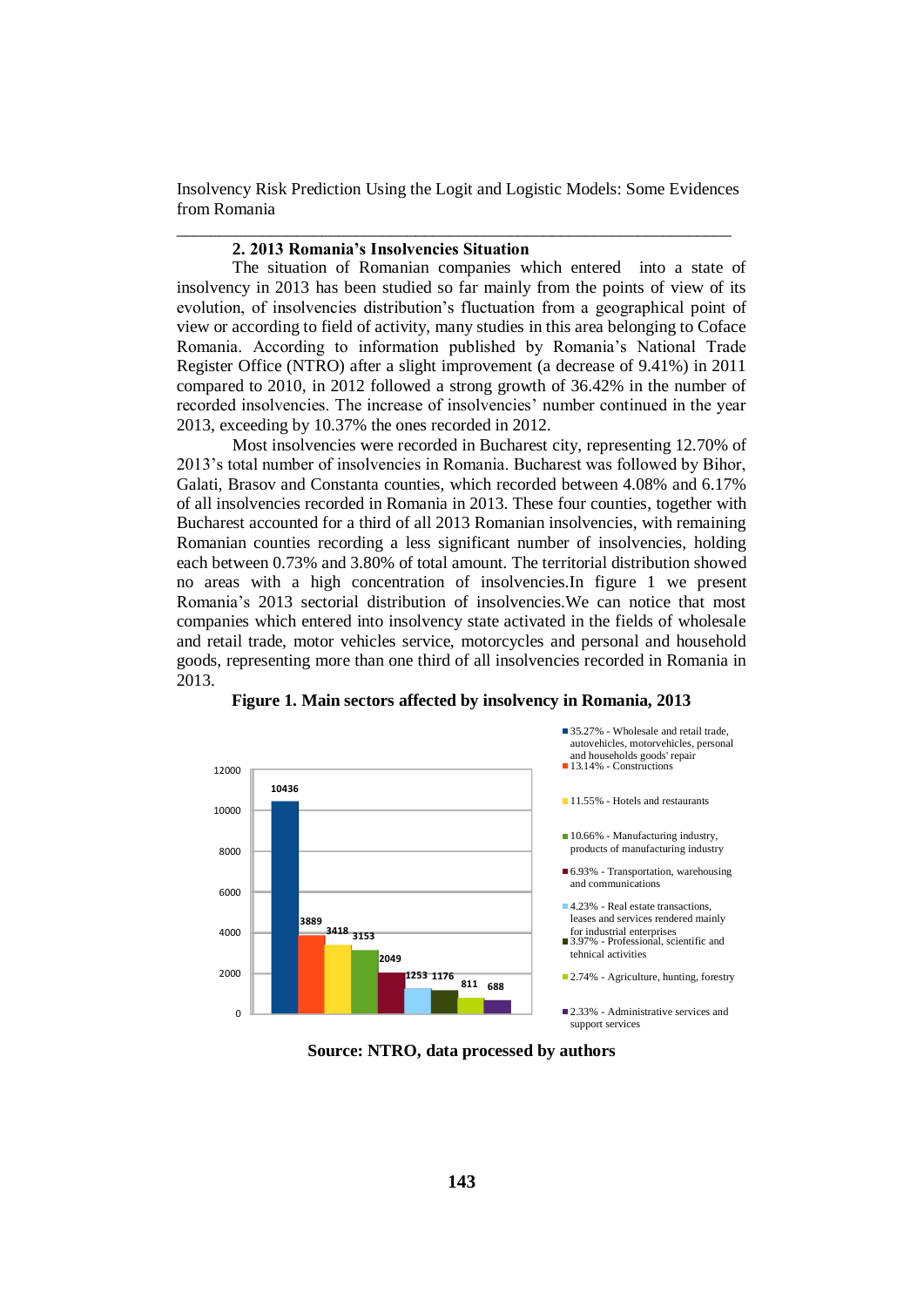## **3. The Model to Estimate Insolvency Risk and Data Analysis**

\_\_\_\_\_\_\_\_\_\_\_\_\_\_\_\_\_\_\_\_\_\_\_\_\_\_\_\_\_\_\_\_\_\_\_\_\_\_\_\_\_\_\_\_\_\_\_\_\_\_\_\_\_\_\_\_\_\_\_\_\_\_\_\_

The purpose of our paper is to develop an insolvency risk's diagnosis model, usable by any party interested in an economic entity's health. The model can be applied by users with access to detailed financial statements, as well as by people with access only to summary information published by financial authorities. Unlike models based on score functions, influenced by invariable coefficients, our model is based solely on financial ratios fluctuations' analysis over time. In this way, the model can be applied to any company, regardless of the economic, geographical and temporal conditions. This study was conducted under the conditions of eliminating any outside influences, specific for the industry, geographic area, size of companies or the general health of the economy, relying exclusively on economic and financial information derived from the annual financial statements published by the commercial companies.

The model, designed for an early warning of financial difficulty of economic entities, is based on a set of five measures, respectively *general solvency*, *patrimonial solvency*, *accounts receivable conversion period*, *assets' liquidity* and *assets' efficiency ratio*. The selection of financial indicators was conditioned by the availability of financial data provided by Romania's Administration of Public Finance.

To identify insolvency symptoms' occurrence, we have analyzed 350 financial statements from the last 5 years prior to insolvency of 70 Romanian economic entities. For all the 70 economic entities the insolvency proceedings opened in 2013. Our model is designed to identify the elements which help assess the probability a company enters a state of insolvency, respectively the elements signaling decreasing financial stability of analyzed economic entities.

Sampled economic entities, described in Table 1, originated from 12 activity sectors, and were completely randomly selected, without any focus on certain sectors of activity, territorial settlements and size of economic entities. The purpose was to generate a basis for heterogeneous research, able to provide generally valid and reliable results.

| <b>Sector of activity</b>                                                             | No.<br>entities | of | analyzed |
|---------------------------------------------------------------------------------------|-----------------|----|----------|
| Wholesale and retail trade, repair of motor vehicles,<br>personal and household goods |                 | 16 |          |
| Constructions                                                                         |                 | 13 |          |
| Manufacturing, Manufacturing products                                                 |                 | 13 |          |
| Hotels and restaurants                                                                |                 | 8  |          |
| Transport, storage and communication                                                  |                 | 6  |          |
| Professional, scientific and technical activities                                     |                 | 5  |          |
| Agriculture, hunting, forestry                                                        |                 | 2  |          |

#### **Table 1. The activity sector of the sampled economic entities**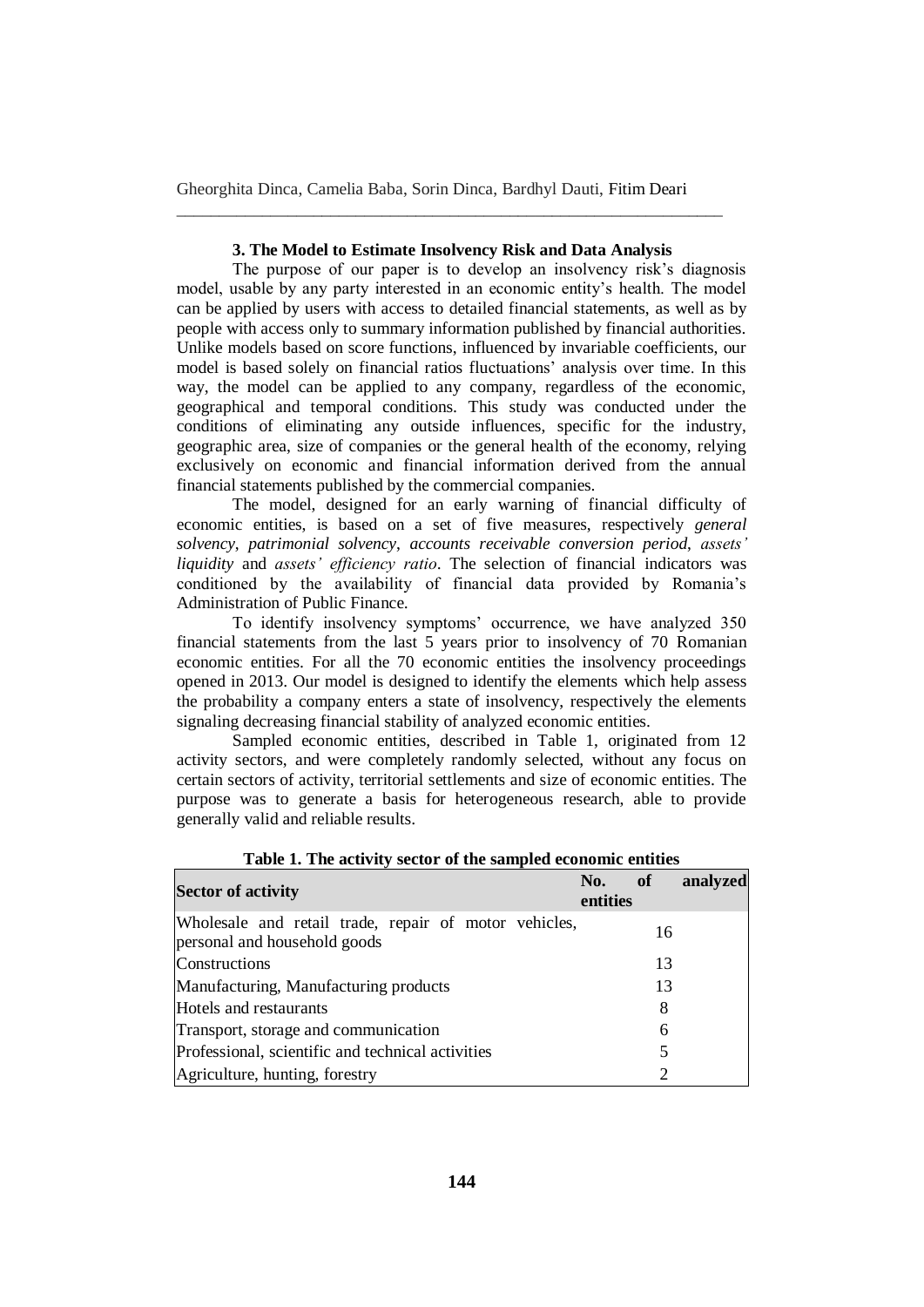| Insolvency Risk Prediction Using the Logit and Logistic Models: Some Evidences |  |  |
|--------------------------------------------------------------------------------|--|--|
| from Romania                                                                   |  |  |

| Activities of administrative services and activities of<br>support services |    |
|-----------------------------------------------------------------------------|----|
| Other activities of collective, social and personal services                |    |
| Information and communication                                               |    |
| Education                                                                   |    |
| Water supply; sanitation, waste management                                  |    |
| <b>TOTAL</b>                                                                | 70 |

*Source: Authors' decision*

Analyzing sampled economic entities' financial statements, a first relevant financial indicator regarding insolvency risk and potentially bankruptcy (analyzed in its evolution for 5 years preceding the year of entering into insolvency) is *general solvency*. This measure is intended to provide an overview of economic entity's ability to meet its payments to creditors, both on short and long term, as a a ratio of total assets into total debt and liabilities. In table 2 below we present general solvency's evolution for sampled economic entities over the  $\overline{5}$  years preceding their 2013 entering into insolvency.

| solvency                      |          |        |                          |                      |        |        |  |  |
|-------------------------------|----------|--------|--------------------------|----------------------|--------|--------|--|--|
| <b>General solvency level</b> |          |        | <b>Years of analysis</b> |                      |        |        |  |  |
|                               |          | 2008   | 2009                     | 2010                 | 2011   | 2012   |  |  |
| Unsatisfactory                | $\leq 1$ | 28.57% |                          | 45.71% 50.00%        | 50.00% | 61.43% |  |  |
| Satisfactory                  | [1; 1.3] | 38.57% |                          | 32.86% 27.14% 25.71% |        | 22.86% |  |  |
| Good                          | >1.3     | 32.86% | 21.43%                   | 22.86%               | 24.29% | 15.71% |  |  |

**Table 2. Distribution of sampled economic entities according to their general** 

*Source: Data processed by the authors*

The financial statements data revealed that starting with the third year of analysis preceding insolvency, more than 75% of companies showed a decreased general solvency and more than half experienced a reduced capacity of covering their financial commitments to creditors, both on short and long term. In the year preceding official insolvency's state (2012), weight of companies with decreasing general solvency reached over 84%, of which over 61% are already in general insolvency.

Data analysis reveals sampled economic entities are actually insolvent starting with at least three years before the year of entering insolvency and also that their general solvency is decreasing throughout the review period, with a sharp decline in 2012.

General solvency decrease, especially in the year preceding entry into insolvency was due to a slight total assets' decrease during the period 2008-2011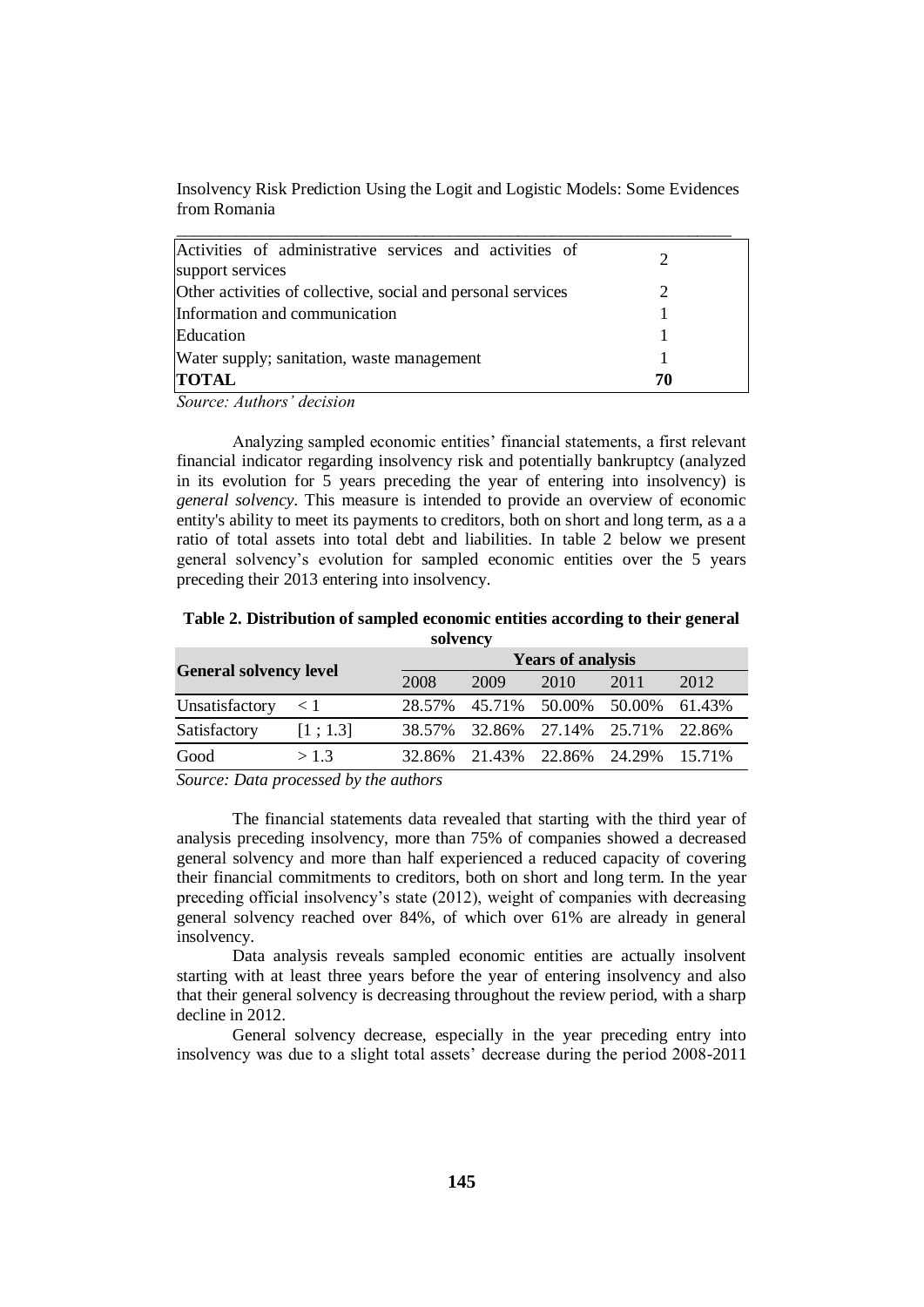and an abrupt decline in 2012, and to a relatively steady growth of total debt throughout the period under review, also with a sharp increase in 2012.

\_\_\_\_\_\_\_\_\_\_\_\_\_\_\_\_\_\_\_\_\_\_\_\_\_\_\_\_\_\_\_\_\_\_\_\_\_\_\_\_\_\_\_\_\_\_\_\_\_\_\_\_\_\_\_\_\_\_\_\_\_\_\_\_

The second financial indicator we found useful in assessing imminent insolvency risk is *patrimonial solvency*, calculated as a ratio of company's equity into its equity and liabilities (equity  $+$  debt  $+$  accrued income  $+$  provisions). In the five years preceding entry into insolvency state, analyzed companies experienced a continue de-capitalization, with a strong manifestation in 2012. Situation is described in table 3 below.

| <b>Patrimonial solvency level</b> |            | <b>Year of analysis</b> |      |      |                                        |      |  |
|-----------------------------------|------------|-------------------------|------|------|----------------------------------------|------|--|
|                                   |            | 2008                    | 2009 | 2010 | 2011                                   | 2012 |  |
| Unsatisfactory $< 0.3$            |            |                         |      |      | 72.86% 82.86% 81.43% 80.00% 85.71%     |      |  |
| Satisfactory                      | [0.3; 0.5] |                         |      |      | 10.00% 4.29% 4.29% 10.00% 5.71%        |      |  |
| Good                              | > 0.5      |                         |      |      | 17.14\% 12.86\% 14.29\% 10.00\% 8.57\% |      |  |

**Table 3. Distribution of economic entities according to patrimonial solvency**

*Source: Data processed by the authors*

Financial statements' analysis reveals that, starting with the third year of analysis preceding the entry into insolvency, more than 85% of analyzed companies have registered a low patrimonial solvency, out of which over 80% recorded a significant de-capitalization trend. In 2012, the weight of companies showing decreasing patrimonial solvency reached over 91%, of which over 85% are actual insolvent.

Overall analysis of sampled companies' patrimonial solvency reveals most of them are actually insolvent starting with at least three years before the year of entry into insolvency. Their patrimonial solvency decreased throughout the review period, with a sharp turn in 2012, the year preceding entry into insolvency, thereby achieving a high level of indebtedness both on short and long term.

Analyzed commercial entities showed continuous increase of indebtedness' degree. Their indebtedness recorded very high values in 2012, when analyzed companies' de-capitalization reached peak values. Entering insolvency for an economic entity is closely related to a low assets' liquidity level, which in turn can very easily lead to slowing or even shutting down payments to its creditors.

The third measure we have identified is *accounts receivable conversion period*, or accounts receivable to daily sales ratio. The measure is a reflection of commercial credit policy's effectiveness, a vital instrument of validating company efforts and generating the cash needed for settling financial commitments and resuming company business cycle.

The 70 sample companies recorded, from 2010 and until 2012, for 3 consecutive years, significant and steady growth of accounts receivable conversion period.Thus, in the period prior entry into insolvency, analyzed companies recorded increasing delays in cashing the goods sold or services delivered, making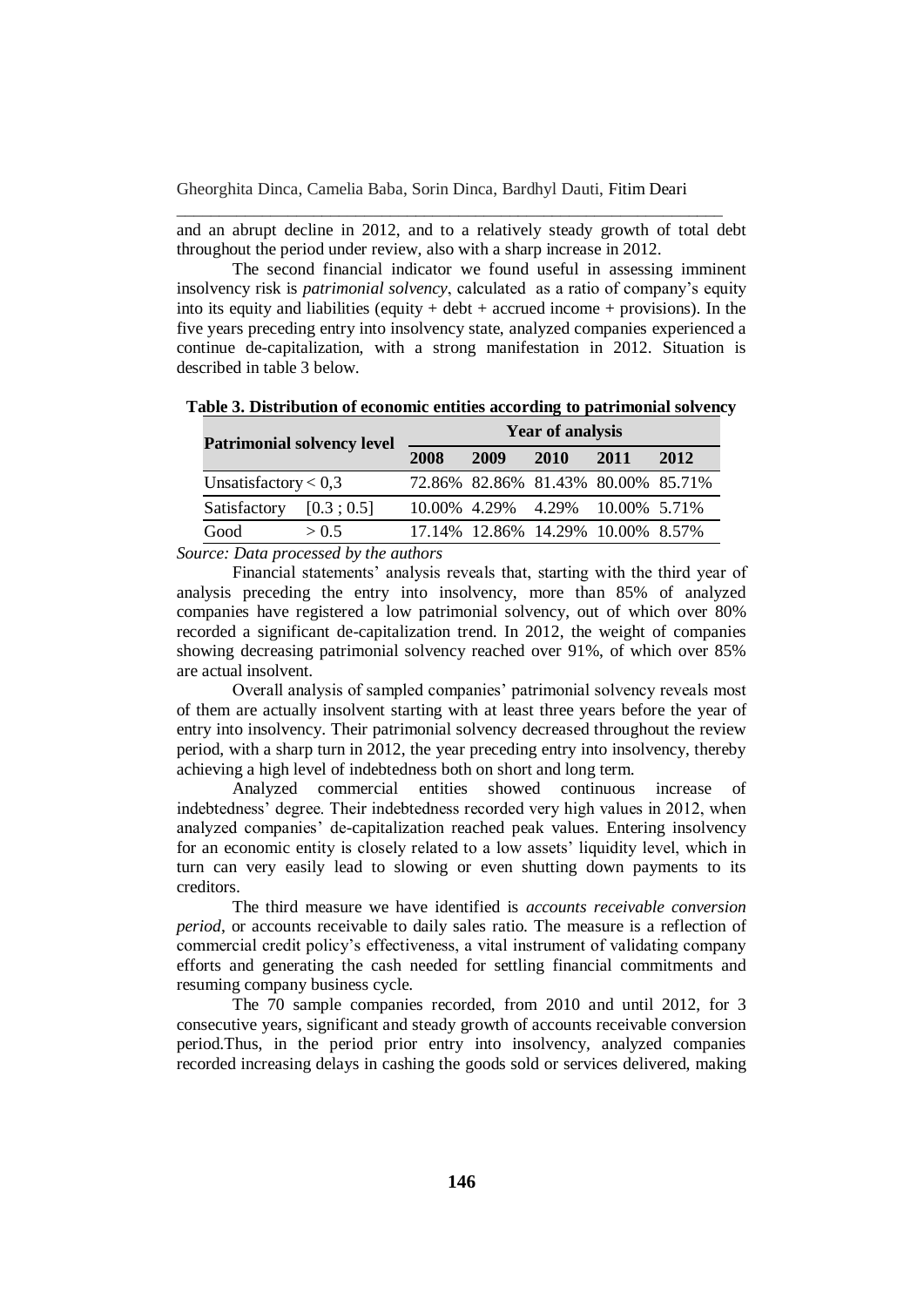\_\_\_\_\_\_\_\_\_\_\_\_\_\_\_\_\_\_\_\_\_\_\_\_\_\_\_\_\_\_\_\_\_\_\_\_\_\_\_\_\_\_\_\_\_\_\_\_\_\_\_\_\_\_\_\_\_\_\_\_\_\_\_\_\_

it more difficult to repay existing debt and being subsequently compelled to call in additional debt to continue.

The progressive increase of account receivable conversion period was due to a slight yet steady turnover's decline during the five years analyzed and to a sudden rise of accounts receivable in the last two years' prior entry into insolvency, namely 2011 and 2012; these two elements combined generated a sharp increase of accounts receivable conversion period.

Our model's fourth measure is *assets' liquidity*, or the ratio of current assets into total assets, designed to provide information regarding company's operational flexibility and its capacity to serve commercial and financial commitments.

Analyzed companies recorded, starting with the third year before entry into insolvency, increases of asset liquidity, which could be a positive sign of their ability to service debts and therefore to keep away from insolvency risk.

However, looking further into the evolution of current assets' components, we find that asset liquidity's increase was unhealthy. Two components of this assets liquidity's increase, respectively inventories and cash, fluctuated, yet remained somehow stable during the 2008-2011 period. This was followed by inventories and cash decreases in 2012. Thus, their cumulated evolution for the entire period is negative and opposite of growth tendency registered by assets' liquidity. The only current assets' component which recorded a sharp increase, especially in 2012, is accounts receivable, whose 2012 growth has been strong enough to more than compensate cash and inventories' decreases and determine assets liquidity's increase.However, correlating this with the evolution of accounts receivable conversion period, we find out that, although assets' liquidity grew in the period preceding the entry into insolvency, analyzed companies actually had increasing difficulties in covering their debts as they come due.

The fifth measure we have considered is *assets' efficiency***,** the ratio between company turnover and total assets employed to generate respective sales. Overall, the 70 companies analyzed have recorded a slight decrease in total assets' efficiency.

To illustrate we have analyzed the deterministic evolution 2012/2011 (the most relevant years of the five analyzed) of assets' efficiency ratio, taking into account the two level one influence factors (total assets and sales turnover), as well as second level (fixed assets and current assets) and third level factors (inventories, accounts receivable and cash). The findings are quite relevant and they correspond with the downward overall trend of analyzed companies and the entry into insolvency.

The modification 2012/2011 of average (for the 70 companies) total assets' efficiency was of +3.24 lei (960.05 lei in 2012 compared to 956.82 lei in 2011) and is analyzed in table 4 below, with a deterministic factors' contribution measurement.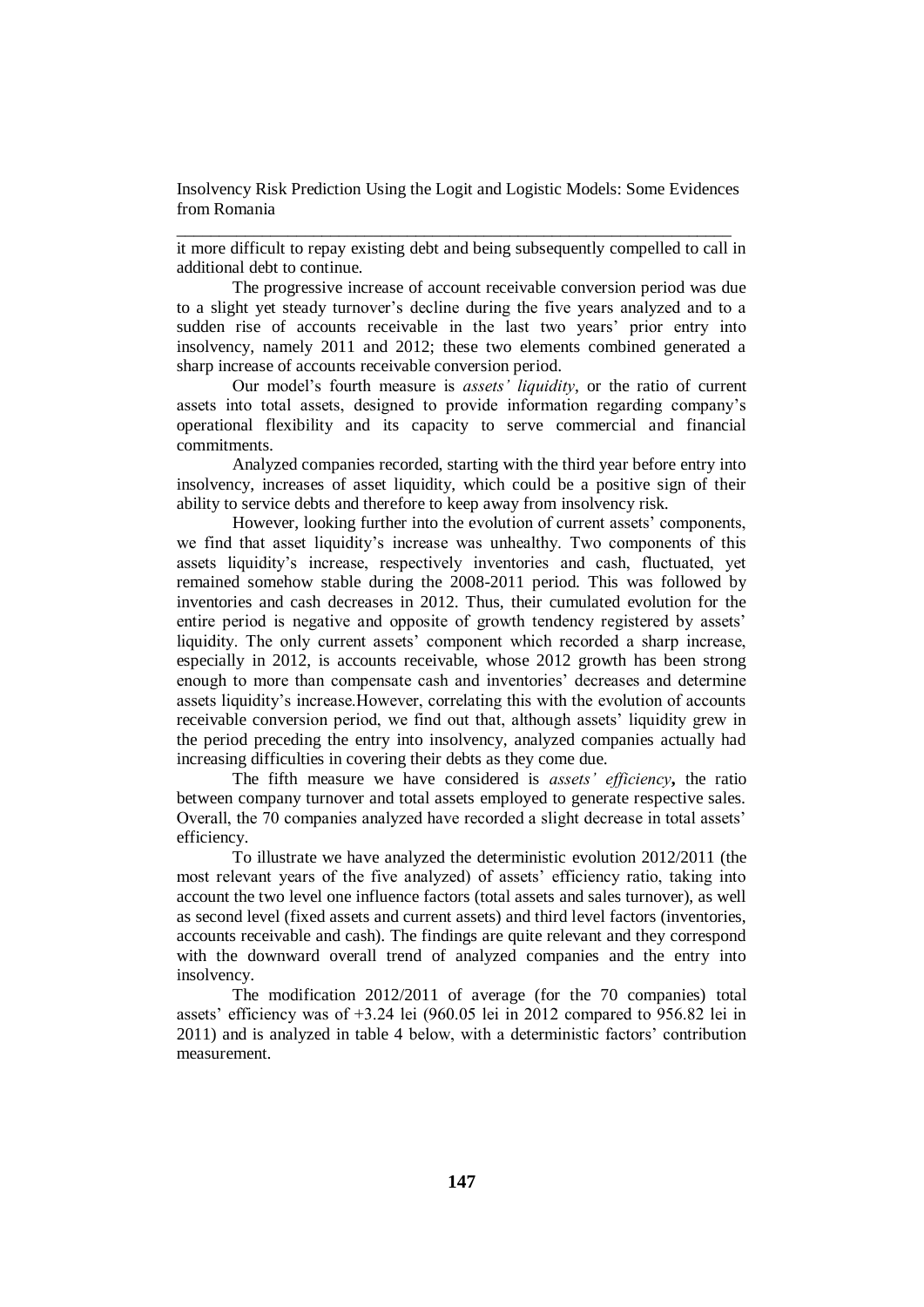| <b>Measures</b>                                                                                                       | Factors'<br><b>Contributions</b> |
|-----------------------------------------------------------------------------------------------------------------------|----------------------------------|
| Contribution of total assets:<br>$\mathbf{1}$                                                                         |                                  |
| $TAE_{11}\left(\frac{1}{Index\ of\ TA\ 12/11}-1\right)$                                                               | $+44.6411$                       |
| 1.1 Contribution of fixed assets:                                                                                     |                                  |
| $\mathit{TAE}_{11}\left(\frac{1}{\mathit{Index\ of\ TA\ 12/11-K\%CA}}-1\right)$                                       | $-8.6356$                        |
| $\overline{1.2}$ Contribution of current assets:                                                                      |                                  |
| $\mathit{TAE}_{11}\left(\frac{1}{\mathit{Index\ of\ TA\ 12/11}}-\frac{1}{\mathit{Index\ of\ TA\ 12/11-K\%CA}}\right)$ | $+53.2768$                       |
| 1.2.1 Contribution of inventories:                                                                                    |                                  |
| $TAE_{11}$ $\left(\frac{1}{Index\ of\ TA\ 12/11 - K\%A/R - K\%M}\right)$                                              |                                  |
|                                                                                                                       |                                  |
| $-\frac{1}{Index\ of\ TA\ 12/11-K\%CA}$                                                                               | $+23.1899$                       |
| 1.2.2 Contribution of accounts' receivable:                                                                           |                                  |
| $TAE_{11}$ $\left(\frac{1}{Index\ of\ TA\ 12/11 - K\%M}\right)$                                                       |                                  |
|                                                                                                                       |                                  |
| $-\frac{1}{Index of TA 12/11 - K\%A/R - K\%M}$                                                                        | $-36.3151$                       |
| 1.2.3 Contribution of cash and short-term investments:                                                                |                                  |
|                                                                                                                       |                                  |
| ${TAE}_{11}\left(\frac{1}{Index~of~TA~12/11}-\frac{1}{Index~of~TA~12/11-K\%M}\right)$                                 | $+66.4021$                       |
| 2. Contribution of sales turnover:                                                                                    |                                  |
| $TAE_{11} \frac{1}{Index~of~TA~12/11} (Index~of~sales_{12/11}-1)$                                                     | $-41.4028$                       |
| $\overline{\text{Source: authors'}$ calculation                                                                       |                                  |

| Table 4. Factors' contributions to total assets' efficiency modification |
|--------------------------------------------------------------------------|
| 2012/2011                                                                |

Source: authors' calculation

Where:

*TAE* – total assets' efficiency, the ratio of sales to total assets;

*Index of TA 12/11* – index of total assets 2012/2011;

*Index of sales* $_{12/11}$ – index of sales 2012/2011;

*k% CA* – percentage contribution of current assets tototal assets' change 2012/2011;

 $k\%$   $A/R$  – percentage contribution of accounts receivable to total assets' change 2012/2011;

 $k\%$  *M* – percentage contribution of cash&liquid assets to total assets' change 2012/2011.

From table 4 we can find that total assets' efficiency increased in 2012 compared to 2011 (a level higher by 3.23 lei for 1000 lei invested in total assets).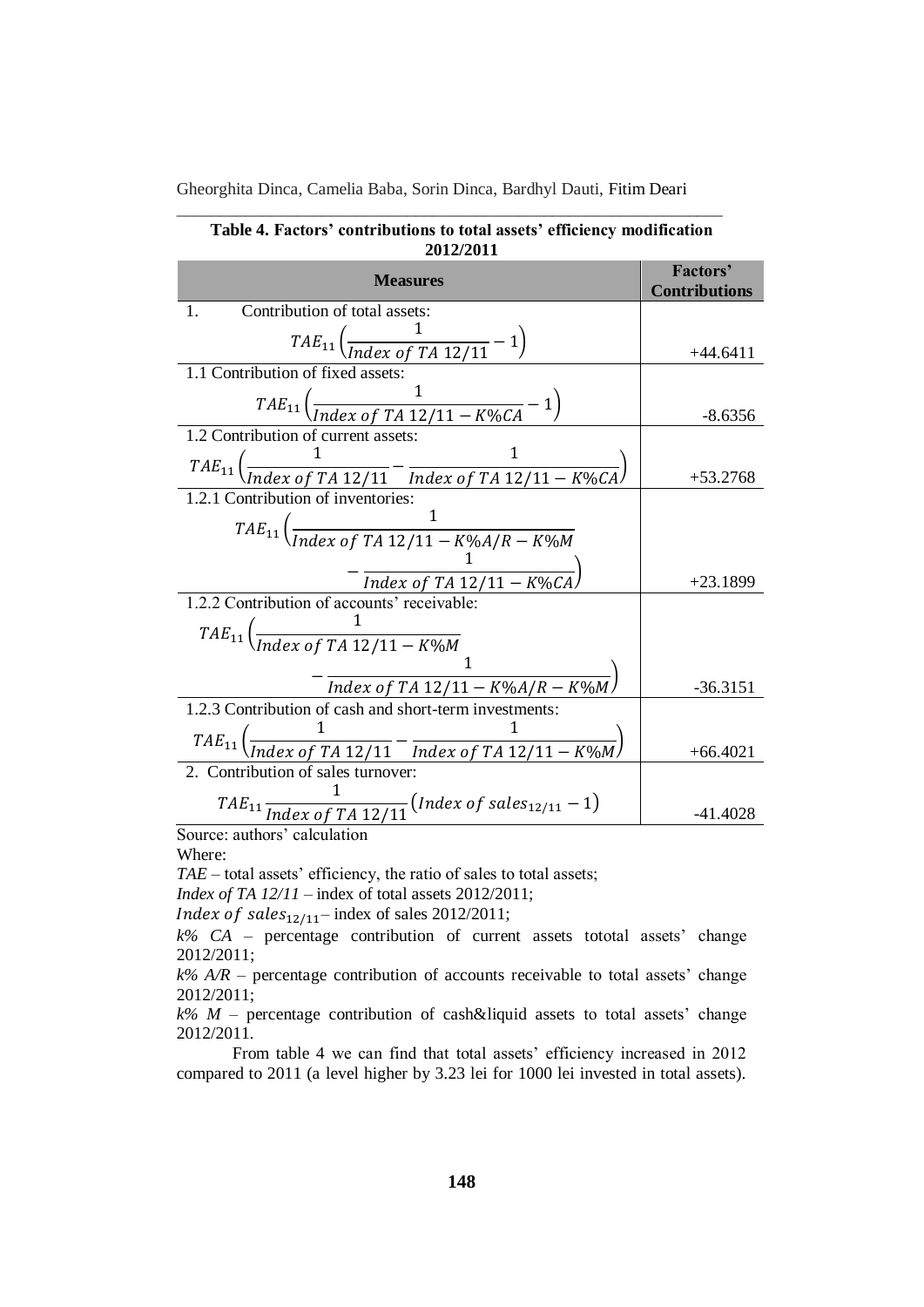\_\_\_\_\_\_\_\_\_\_\_\_\_\_\_\_\_\_\_\_\_\_\_\_\_\_\_\_\_\_\_\_\_\_\_\_\_\_\_\_\_\_\_\_\_\_\_\_\_\_\_\_\_\_\_\_\_\_\_\_\_\_\_\_\_

Nevertheless, this is not a favorable evolution, since it was due to total assets' decrease (thereby creating an apparently positive contribution of 44.64 lei) combined with a milder sales turnover's decrease (with a negative contribution of - 41.4 lei). We can substantiate this by deepening total assets' contribution analysis. As such, we can find fixed assets had a negative contribution of -8.64 lei, which reveals that sample companies made a reduced level of investments, most likely destined to replace depreciated fixed assets (obviously creating new fixed assets is virtually excluded under such circumstances).

Furthermore, looking into the structure of current assets we can find that their apparently positive contribution (of +53 lei) was actually due to decreases in inventories and cash and increases in accounts receivable. This corresponds to the perfect recipe for insolvency (lower inventories, hence lower prospects of future sales combined with a slower recovery of accounts receivable and reduced cash amounts).

After checking and correcting data for routing checks, descriptive statistics and means by year of selected ratios are presented in table 5 below.

Descriptive statistics shows selected companies have on average 59% current assets and 41% noncurrent assets. On average selected companies have general solvability ratio of 1.32, respectively patrimonial solvability ratio of -1.31. Moreover, on average, companies generated 2.6 RON of sales for each RON invested in total assets and collected their account receivables in 98 days.

|                                 |      |         | Std.   |           |            |
|---------------------------------|------|---------|--------|-----------|------------|
| <b>Variable</b>                 | Obs. | Mean    | Dev.   | Min       | <b>Max</b> |
| AL (assets liquidity)           | 347  | 0.59    | 0.31   | 0.00      | 1.00       |
| GS (general solvability)        | 346  | 1.32    | 2.15   | 0.00      | 27.74      |
| PS (patrimonial solvability)    | 347  | $-1.31$ | 11.09  | $-200.09$ | 1.00       |
| TAE (total assets effic.)       | 346  | 2.60    | 5.94   | 0.00      | 87.57      |
| (Accts. Receivable Conv.<br>A/R |      |         |        |           |            |
| Period)                         | 321  | 98.02   | 129.69 | 0.00      | 781.03     |
| Y (dependent variable)          | 347  | 0.66    | 0.47   | 0.00      | $1.00\,$   |

| Table 5. Descriptive statistics |  |
|---------------------------------|--|
|---------------------------------|--|

Source: authors' calculation

#### **4. Data and methodology**

### **4.1. Applying the model**

We have applied the model for an economic entity (randomly selected) not listed in the Bulletin of Insolvency Proceedings. Practically, entity's insolvency risk simulation was conducted from a trading partner's point of view.

The model implies calculating the five measures and establishing each measure's negative evolutions from one year to another (labeled *YES* if there is a negative trend and *NO* otherwise). The following steps consist in checking the years in which all five measure showed negative evolutions and finally counting the consecutive years in which all five indicators had negative evolutions. In case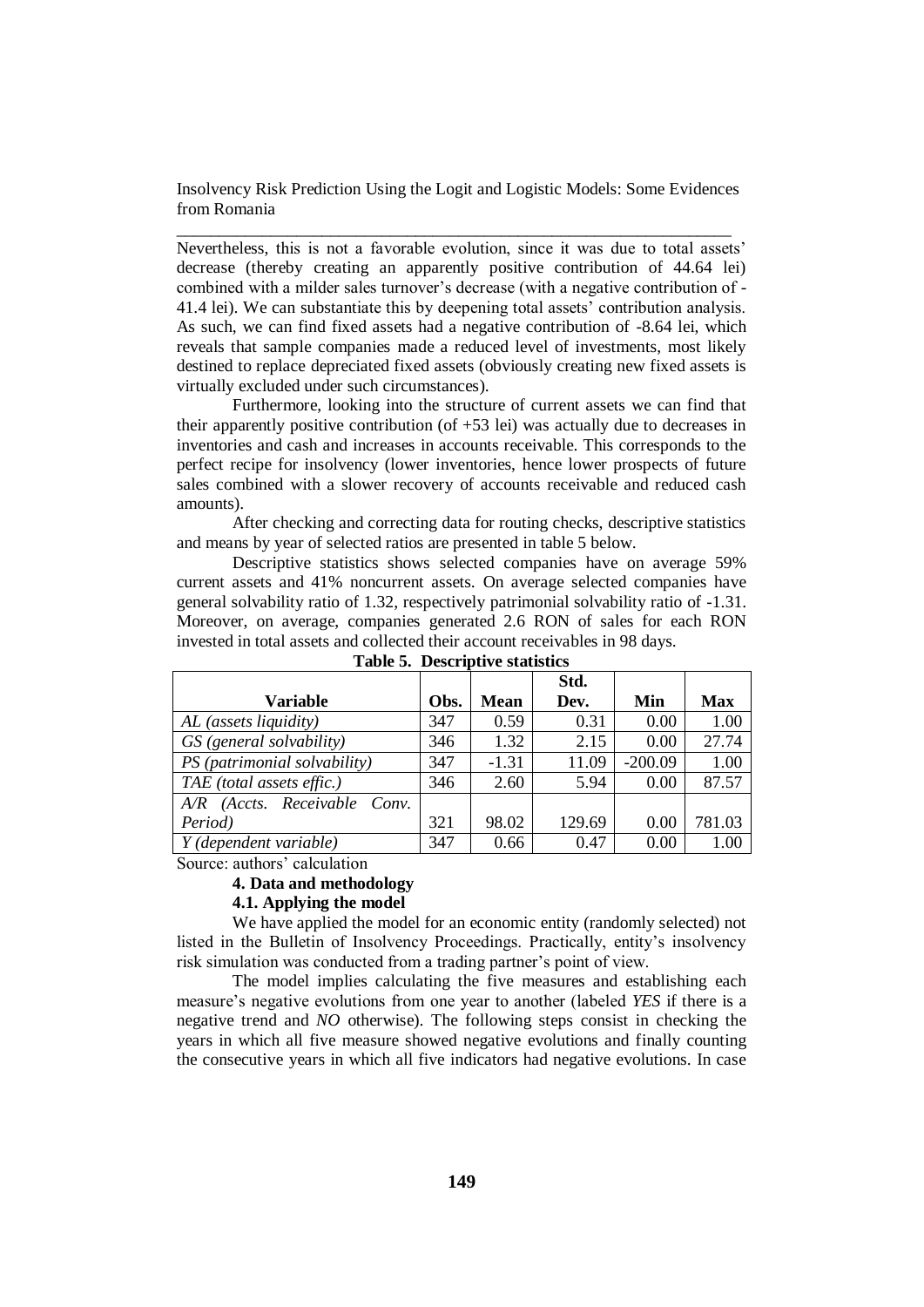\_\_\_\_\_\_\_\_\_\_\_\_\_\_\_\_\_\_\_\_\_\_\_\_\_\_\_\_\_\_\_\_\_\_\_\_\_\_\_\_\_\_\_\_\_\_\_\_\_\_\_\_\_\_\_\_\_\_\_\_\_\_\_\_

of our analyzed economic entity, there was no year in which all five measures concurrently recorded negative evolutions, therefore it appears it presents no insolvency risk. In the same way, the test can be performed for any economic entity, provided there is data available from the financial statements for the last five consecutive years. Table 6 shows means of selected ratios by year. Assets liquidity, total assets' efficiency and A/R conversation period have positive trends, whereas general solvability, patrimonial solvability negative.

|                                                                                                                                                                                                                                                                                                                                   | rabic of tyreams by year |           |           |            |        |  |  |
|-----------------------------------------------------------------------------------------------------------------------------------------------------------------------------------------------------------------------------------------------------------------------------------------------------------------------------------|--------------------------|-----------|-----------|------------|--------|--|--|
| Year                                                                                                                                                                                                                                                                                                                              | AL                       | <b>GS</b> | <b>PS</b> | <b>TAE</b> | A/R    |  |  |
| 2008                                                                                                                                                                                                                                                                                                                              | 0.56                     | 1.98      | 0.04      | 2.05       | 93.95  |  |  |
| 2009                                                                                                                                                                                                                                                                                                                              | 0.54                     | 1.54      | $-0.41$   | 2.43       | 62.31  |  |  |
| 2010                                                                                                                                                                                                                                                                                                                              | 0.59                     | 1.13      | $-0.51$   | 2.06       | 106.03 |  |  |
| 2011                                                                                                                                                                                                                                                                                                                              | 0.63                     | 1.10      | $-0.75$   | 2.04       | 106.00 |  |  |
| 2012                                                                                                                                                                                                                                                                                                                              | 0.64                     | 0.83      | $-4.97$   | 4.44       | 124.02 |  |  |
| Total                                                                                                                                                                                                                                                                                                                             | 0.59                     | 1.32      | $-1.31$   | 2.60       | 98.02  |  |  |
| $\mathbf{r}$ and $\mathbf{r}$<br>$\mathbf{D}$ and $\mathbf{D}$ and $\mathbf{D}$ and $\mathbf{D}$ and $\mathbf{D}$ and $\mathbf{D}$ and $\mathbf{D}$ and $\mathbf{D}$ and $\mathbf{D}$ and $\mathbf{D}$ and $\mathbf{D}$ and $\mathbf{D}$ and $\mathbf{D}$ and $\mathbf{D}$ and $\mathbf{D}$ and $\mathbf{D}$ and $\mathbf{D}$ and |                          |           |           |            |        |  |  |

**Table 6. Means by year**

*Source: Data processed by the authors*

In case of analyzed economic entity, we can notice a good general and patrimonial solvency, exceeding the 1.3, respectively the 0.5 reference thresholds for general, respectively patrimonial solvency, throughout analyzed period. These values demonstrate economic entity's ability to pay its debts, a low degree of indebtedness and consequently a virtually non-existent insolvency risk. These arguments are also supported by the correlated evolutions of the measures presented in table 7.

|                                                                      |      | <b>Negative evolution period</b> |      |      |  |
|----------------------------------------------------------------------|------|----------------------------------|------|------|--|
| Indicator evolution                                                  | 2010 | 2011                             | 2012 | 2013 |  |
| Decreasing general solvency $(< 1.3)$                                | NO.  | NO.                              | NO.  | NO.  |  |
| Decreasing patrimonial solvency $(<0.5)$                             | NO.  | NO.                              | NO   | NO.  |  |
| Increasing A/R conversion period                                     | YES  | YES                              | YES  | NO   |  |
| Simultaneous increase<br>AL<br>οf<br>A/R<br>and<br>conversion period | NO.  | NO.                              | NO.  | NO.  |  |
| Declining of total assets' efficiency                                | YES  | YES                              | YES  | YES  |  |
| <b>Simultaneous</b><br>negative<br>for<br>all<br>trend<br>measures   | NO   | NΟ                               | NΟ   | NΟ   |  |

*Source: Data processed by the authors*

Linking economic and financial measures analyzed here to identify the causes that led the 70 sampled Romanian economic entities into insolvency in 2013 we have noticed a negative trend at least three years before the year of starting the insolvency proceedings (see table 8 below).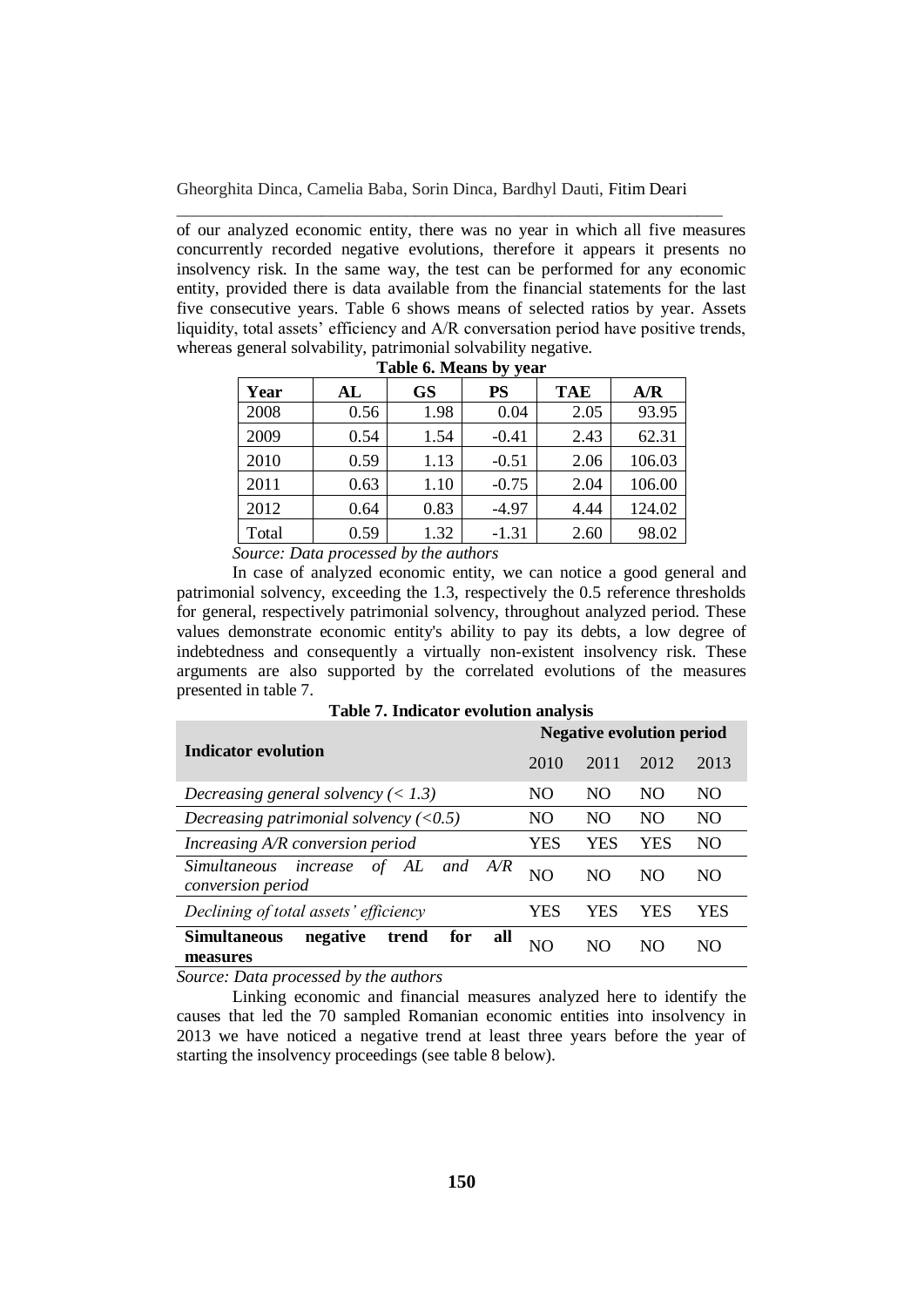| Table 8. Negative trend for at least three years |      |      |      |      |  |  |
|--------------------------------------------------|------|------|------|------|--|--|
| <b>Negative trend</b>                            | 2009 | 2010 | 2011 | 2012 |  |  |
| Decreasing general solvency $(< 1.3)$            |      | KRIK |      |      |  |  |
| Decreasing patrimonial solvency $(<0.5)$         |      |      |      |      |  |  |
| Increasing A/R conversion period                 |      |      |      |      |  |  |
| Simultaneous AL and A/R conversion               |      |      |      |      |  |  |
| period's increases                               |      |      |      |      |  |  |
| Decreasing total assets' efficiency              |      |      |      |      |  |  |

*Source: Data processed by the authors*

An economic entity's potential trade partner can perform the analysis of five financial measures using at least four yearly financial statements and assessing their evolution for at least three years. Based on this set of measures' evolution analysis, we can estimate the level of insolvency risk presented by a potential trading partner and the potential hazards which can affect its economic and financial situation.

Should the five financial measures concurrently display a negative evolution, then, according to the number of years of downside trend, it is possible to determine the level of insolvency risk. If there is just one negative evolution (a negative evolution means that in a given year all the five measures have concurrently negative evolutions), then the company has a low risk of becoming insolvent; if two consecutive negative evolutions occur, then the company records an average risk of going insolvent; and if there are three consecutive years of negative evolutions the company has an increased risk of becoming insolvent.

#### **4.2. General form of the logit and logistic model**

We rely our estimations on a Logit and Logistic model, considering a class of binary response models with the following form (Måns, 2009):

 $Pr(Y = 1/x) = G(XB)$  $Pr(Y = 1/x) = G(B_0 + B_1X_1 + B_2X_2 + \cdots B_kX_k)$  $)$  (1) where *G* is a function taking on values strictly between 0 and 1:  $0 < G(z) < 1$ , for all *z*real numbers. The general form of the model (1) is a function of the *x*vector, through the index:

$$
xB = B_0 + B_1 X_1 + B_2 X_2 + \cdots B_k X_k \tag{2}
$$

which is simply a scalar. The condition  $0 < G(xB) < 1$ ensures estimated response probabilities lie strictly between 0 and 1. G usually refers to the *cumulative density function* (def), and non-linear function which is monotonally increasing in the index  $z$  (i.e. $xB$ ), with:

$$
Pr(Y = 1/x) \to 1, \text{ as } xB \to \infty
$$
  
 
$$
Pr(Y = 1/x) \to 0 \text{ as } xB \to -\infty
$$

The most common non-linear function is the logistic distribution, yielding the logit model, as follows: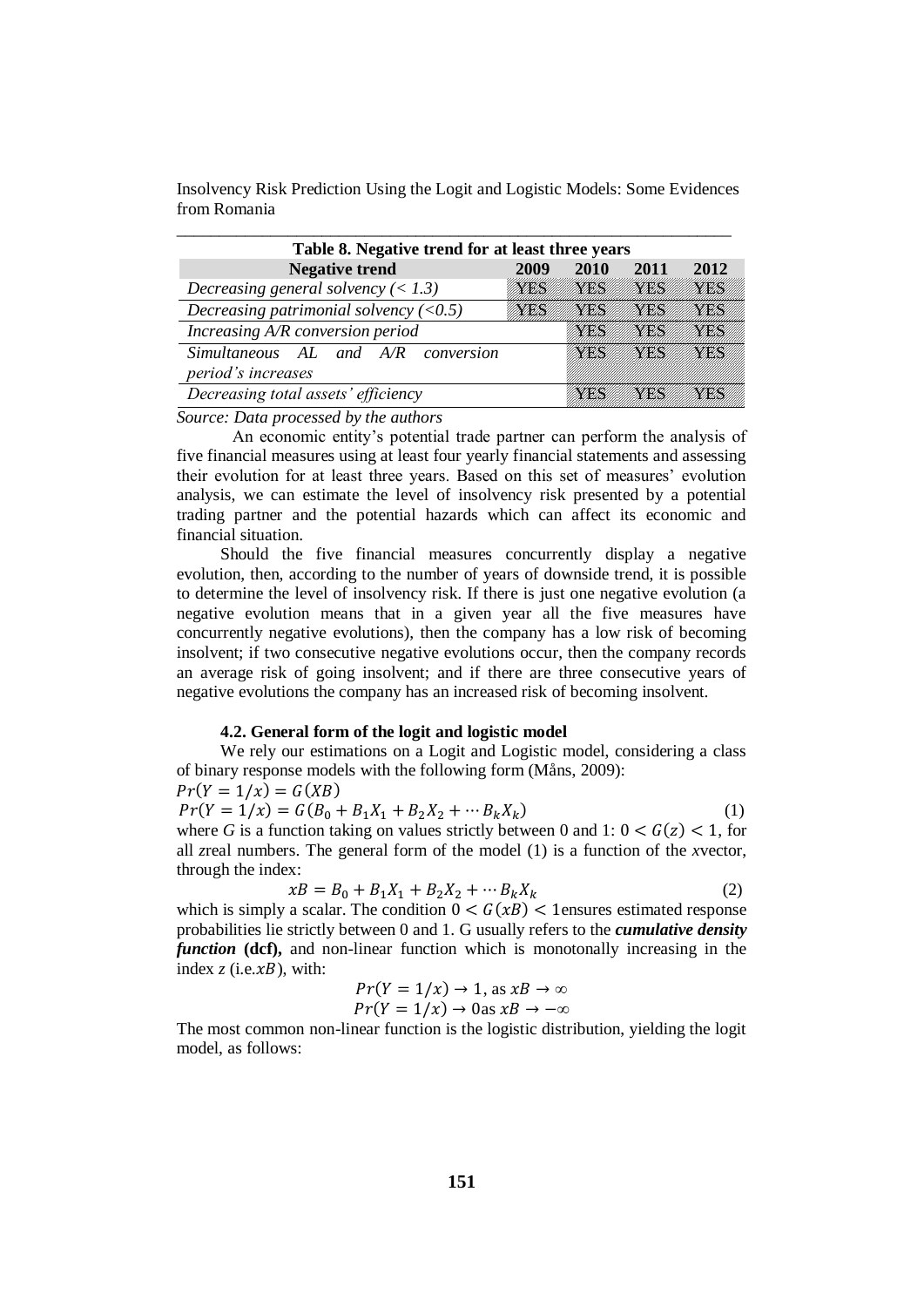\_\_\_\_\_\_\_\_\_\_\_\_\_\_\_\_\_\_\_\_\_\_\_\_\_\_\_\_\_\_\_\_\_\_\_\_\_\_\_\_\_\_\_\_\_\_\_\_\_\_\_\_\_\_\_\_\_\_\_\_\_\_\_\_

$$
G(xB) = \frac{exp(xB)}{1 + exp(xB)} = \Lambda(xB)
$$
\n(3)

which has values between 0 and 1, for all values of the *xB*scalar term*.* The equation (3) refers to the*cumulative distribution function (cdf)*for a logistic variable. Since  $Pr(Y = 1/x)$  in the equation (1) is categorical, we use the logit of *Y* as the response in our regression equation instead of just *Y*, as follows:

$$
Ln\left(\frac{P_i}{1 - P_i}\right) = B_0 + B_1 X_1 + B_2 X_2 + \cdots B_k X_k
$$
\n(4)

The logit function (4) is the natural log of the odds *Y* will equal one of 0 and 1 categories. *P* is defined as the probability of  $Y=1$ .

#### **4.3. The logit and logistic model**

In this part we use a logit and logistic model to have a more rigorous estimate of selected companies' insolvency risk and validate the results of our previous model. Before running regression, we have checked the data for routine controls. For example, assets liquidity, general solvability, assets' efficiency or accounting receivables conversion period cannot be negative.

Since all selected companies have gone bankrupt we offer in this paper a unique methodology to estimate and evaluate insolvency risk. This case is not treated in previous empirical research. Hence, dependent variable is calculated based on general solvability. General solvability is the main indicator reflecting insolvency risk. As such we transform this indicator into two categories to denote the solvency, respectively insolvency risk. Thus, if a company's general solvability index (with current year against previous year's values) is lower than one, it denotes a solvability concern and is quantified with **1**. Otherwise, if the index has a higher than one value (also with current year against previous year's values) the situation is quantified with **zero**, meaning solvability is not a concern. Thus, the dependent variable takes either *1* or *0* values.

The model we use to analyze the probability that a company becomes insolvent reads:

$$
L = \frac{P_i}{1 - P_i} = B_0 + B_1 LogAL + B_2 LogPS + B_3 LogTAE + B_4 LogA/R
$$
 (5)

Where:

L denotes the calculated dependent variable of insolvency; for the comparison we have left solvency outside the model as a benchmark category;

*LogAL* represents log of assets liquidity;

*LogPS* the log of patrimonial solvability;

*LogTAE* the log of total assets' efficiency and

*LogAR* the log of A/R conversion period.

As logging the level of data variables results in negative observations, (since a large proportion of data from all matrixes of respective explanatory variables contain values above 0 and below 1), we have transformed these data, taking the *log* of explanatory variables in levels added by one (Guerin, 2006). Using this transformation, we take care of negative values and we can interpret the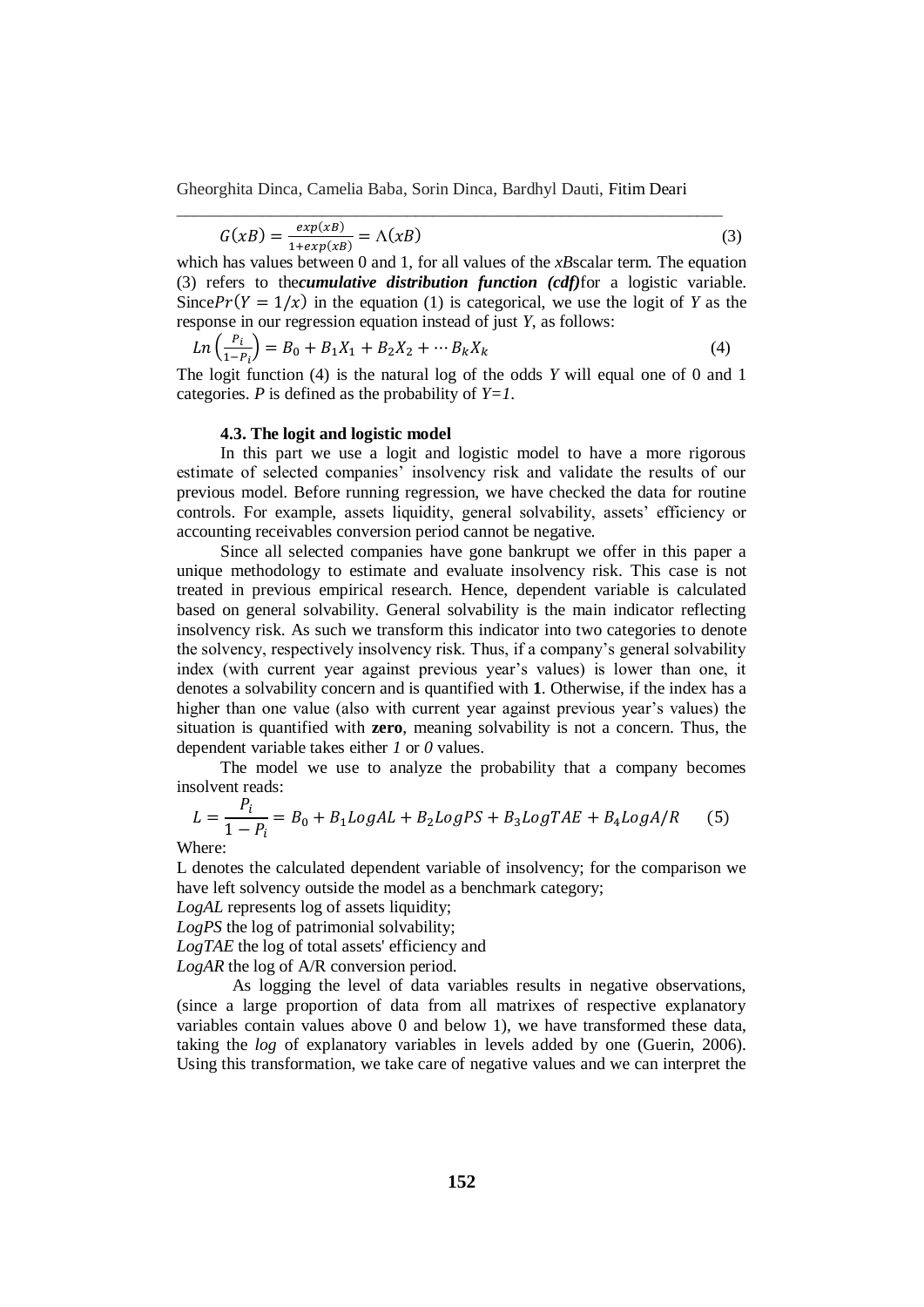\_\_\_\_\_\_\_\_\_\_\_\_\_\_\_\_\_\_\_\_\_\_\_\_\_\_\_\_\_\_\_\_\_\_\_\_\_\_\_\_\_\_\_\_\_\_\_\_\_\_\_\_\_\_\_\_\_\_\_\_\_\_\_\_\_

coefficients from LOGIT regression as elasticity for the large values of transformed variable. The situation is represented in table 9 below. **Table 9. Regression results**

| Table 9. Regression results       |              |                 |                  |  |  |  |
|-----------------------------------|--------------|-----------------|------------------|--|--|--|
| <b>VARIABLES</b>                  | <b>LOGIT</b> | <b>LOGISTIC</b> | <b>Predicted</b> |  |  |  |
|                                   |              | (Antilog-odds   | probabilities    |  |  |  |
|                                   |              | ratio)          |                  |  |  |  |
| log of assets liquidity           | 0.640        | 0.463           | .713893          |  |  |  |
|                                   | [0.67]       | [0.60]          |                  |  |  |  |
| log of patrimonial<br>solvability | $-0.160$     | $-0.117$        | .595157          |  |  |  |
|                                   | $[-0.57]$    | $[-0.49]$       |                  |  |  |  |
| log of total assets'              | $-1.224***$  | $-1.064***$     | .596553          |  |  |  |
| efficiency                        |              |                 |                  |  |  |  |
|                                   | $[-2.90]$    | $[-3.12]$       |                  |  |  |  |
| log of A/R conversion             | $-0.388***$  | $-0.367***$     | .840716          |  |  |  |
| period                            |              |                 |                  |  |  |  |
|                                   | $[-2.67]$    | $[-2.97]$       |                  |  |  |  |
| Constant                          | 2.838***     | $2.614***$      |                  |  |  |  |
|                                   | [3.52]       | [3.92]          |                  |  |  |  |
| <b>Observations</b>               | 258          | 258             |                  |  |  |  |
| Number of groups                  | 67           |                 |                  |  |  |  |
| Wald chi2(4)                      | 11.34        |                 |                  |  |  |  |
| Prob > chi2                       | 0.0230       |                 |                  |  |  |  |
| Log-likelihood                    | -162.38999   | $-164.73442$    |                  |  |  |  |
| R-square                          |              | 0.213           |                  |  |  |  |
| Pseudo R2                         |              | 0.485           |                  |  |  |  |

Notes: z-statistics in brackets, \*\*\*, \*\* and \* indicate significance of coefficients at 1, 5 and 10 per cent, respectively.

### *Source: Authors' calculations*

For the estimation purpose, we use LOGIT and Logistic regression as robustness check to logit model. Moreover, the LOGIT model produces predictions more consistent with underlying theory<sup>1</sup>, justified as LOGIT assumes log of odds ratio is linearly related to dependent variable, meaning that their marginal effect does not have a constant impact upon dependent variable. It also resolves predicted values' problem, because its logistic function has always values between *0* and *1* for all real numbers. After running the logit regression some important variables resulted insignificant for the 1, 5 and 10% levels. The likelihood ratio and Wald test suggest that we reject H0, respectively insignificant slope coefficients

-

<sup>&</sup>lt;sup>1</sup>Whilst Linear Probability Model measures the change in probability of the slope coefficient for a unit increase in the dependent variable, with all other variables held constant, in the Logit model the slope coefficient of a variable gives the change in the log of the odds associated with the unit change in that variable, again holding all other variables constant.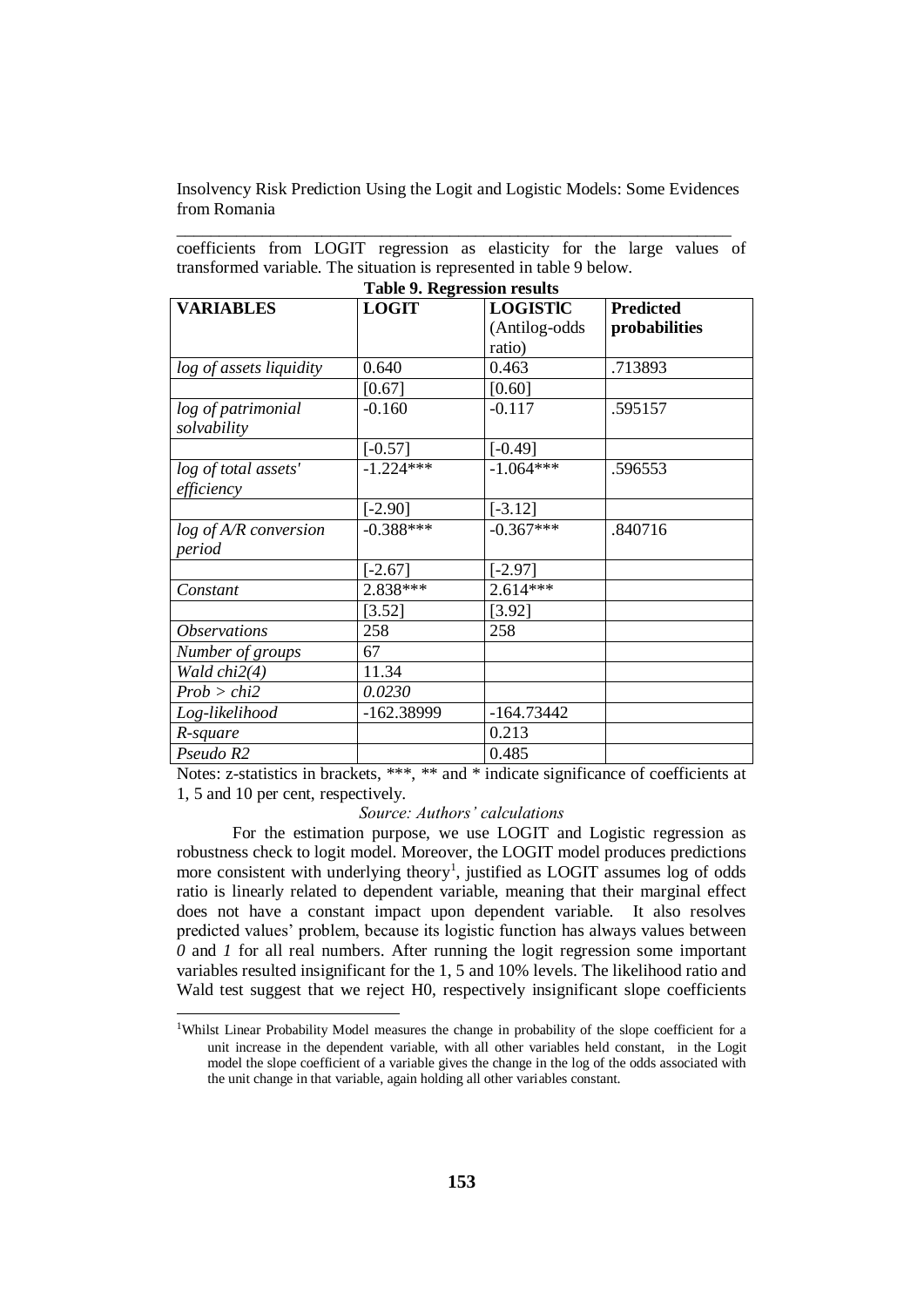\_\_\_\_\_\_\_\_\_\_\_\_\_\_\_\_\_\_\_\_\_\_\_\_\_\_\_\_\_\_\_\_\_\_\_\_\_\_\_\_\_\_\_\_\_\_\_\_\_\_\_\_\_\_\_\_\_\_\_\_\_\_\_\_

are jointly zero. The *p-value* of the Wald test is 0.0230, so the null hypothesis is rejected at the 5% significance level. Interpreting results in terms of log of odds ratio<sup>2</sup>, means we have to account for partial slope coefficients in estimated equation measuring change in estimated logit for a unit change in value of the given regressors (holding other things constant).

### **4.4. Interpretation of results and discussions**

Estimated coefficients of *total assets' efficiency* and *A/R conversion period of* -1.064,respectively -0.367, in the logistic model mean that, other things held constant, *assets efficiency*and *A/R conversion period* are 10.64 and 3.67 times less likely to contribute to company insolvency. Thus, the value of  $-1.224$  from table 9 for total assets' efficiency indicates that, holding other variables constant, *total assets' efficiency* would have a log of odds ratio of contributing to company insolvency, which is 1.22 less than that of a having a log of odds ratio contributing to company solvency, other things being equal. The value of -0.388 for *A/R conversion period* indicates that, other things being equal, *A/R conversion period* would have a log of odds ratio of contributing to company insolvency, which is 0.388 less than that of having a log of odds ratio contributing to company solvency, other things held constant. To find predicted value of log odds ratio, predicted probabilities are calculated taking into account mean values of  $\overline{\text{continuous}}$  variables. In terms of predicted probabilities<sup>3</sup> the probability of companies becoming insolvent is of  $0.56811$  (56.8 per cent)<sup>4</sup>(Wooldridge, 2015). Contribution of *total asset liquidity* upon predicted insolvency probability is 71.3 per cent. The contribution of *patrimonial solvability*, *total assets' efficiency* and *A/R conversion period*, upon predicted insolvency probability are 59.51 per cent, 59.65 per cent and 84.07 per cent, respectively.

Regression results show *assets liquidity* and *patrimonial solvability* are insignificant factors for insolvency risk. In other words, assets composition (current assets vs. noncurrent assets) has not played a significant role for insolvency risk. Also, *patrimonial solvability* calculated as equity to total assets has not significantly contributed to insolvency risk. This denotes risk originated from debt financing rather than equity financing.

*Total assets' efficiency* and *A/R conversion period* are confirmed to be significantly related to insolvency risk with a negative contribution on insolvency. Results are in line with theoretical expectations. Hence, as *total assets' efficiency* increases, insolvency risk decreases. This means in turn that as assets generate more sales, insolvency risk becomes lower. Moreover, as companies decrease *A/R conversation period,* insolvency risk increases too. This means that reducing credit

l

<sup>&</sup>lt;sup>2</sup>Odds interpretation is obtained by taking the antilog of various slope coefficients.

<sup>&</sup>lt;sup>3</sup>To find the predicted value of log odds ratio, predicted probabilities are calculated taking into account the mean values of continuous variables.

<sup>4</sup>For our empirical work we will report the considered usual significance levels, as suggested by Wooldridge (2015), at 10% significance level. Where variables achieve a level of significance just outside of this range, it is noted and recorded as a 'borderline' level of significance.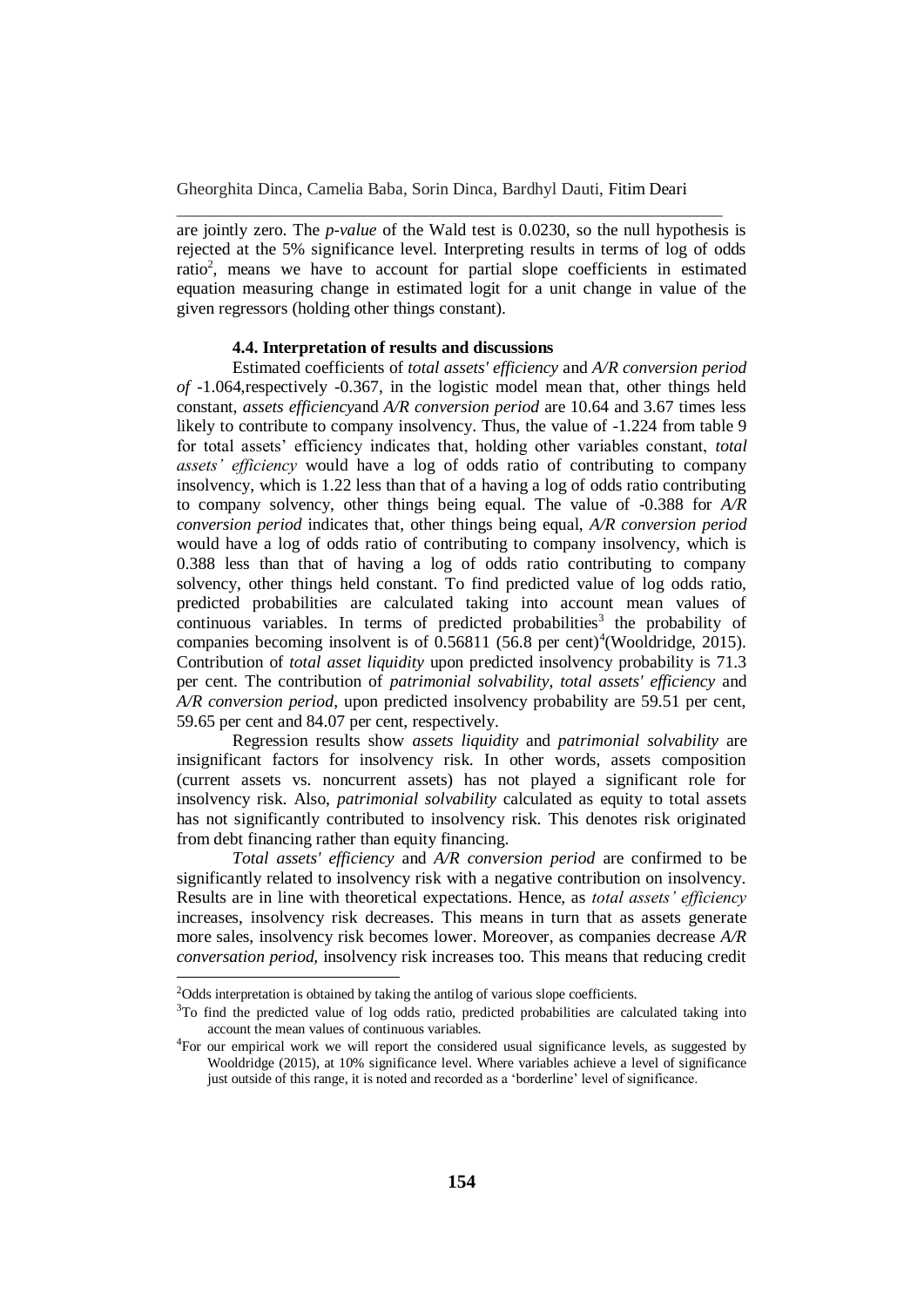\_\_\_\_\_\_\_\_\_\_\_\_\_\_\_\_\_\_\_\_\_\_\_\_\_\_\_\_\_\_\_\_\_\_\_\_\_\_\_\_\_\_\_\_\_\_\_\_\_\_\_\_\_\_\_\_\_\_\_\_\_\_\_\_\_

period to customers generated higher risk. Usually, as *A/R collection period* increases, future becomes more unpredictable and insolvency risk increases as well. However, our result in this case is slightly contradictory. The explanation of this result may be the fact that as companies shortened *A/R conversation period,*  clients were more likely to switch to competitors, thus sales decreased.

## **Conclusions**

Our sample with the 70 economic entities, is heterogeneous, with companies belonging to different sectors; they have different size and originate from different geographical areas. It is well known that score functions are appropriate for the period or economic situation in which they were created. Compared to this function, our model, comprising a set of five measures, can provide generally valid and reliable results and allows for data generalization and results' implementation under any economic circumstances.

Correlated analysis of economic and financial measures was meant to shape a clearer picture regarding imminent insolvency risk for the 70 economic entities studied. All five measure composing the model recorded a downward trend (in the last three years preceding the entry in a state of insolvency) and values outside ranges deemed as normal for healthy companies (recording levels lower than the minimum accepted values). From third year-on, more than 50% of analyzed companies experienced deterioration of marked indicators. Thus 75%, respectively 85% of analyzed companies showed a negative general, respectively patrimonial solvency, with a high level of debts toward creditors and failure to serve their due payments. Simultaneously, for three consecutive years, there can be noticed a significant and constant increase of *A/R conversion period*.

Increasing delay in cashing receivables, caused mainly by commercial credit policy relaxation and insufficient analysis of potential credit beneficiaries, was the main insolvency reason. The increasing delays in collecting receivables led to delays in paying debt toward creditors and calling additional debt to continue their business.

A second reason which caused many Romanian companies enter insolvency in 2013, was decrease of assets' efficiency, as companies registered a diminishing turnover along a lesser assets' decrease. This latter evolution is most likely a direct consequence of the delay of transforming receivables into cash (of increased balance of accounts receivable).

The inability to honor creditors' obligations (general solvency with low and declining values), accelerated de-capitalization (unsatisfactory and declining level of economic solvency), growing delays in collecting the value of goods and services sold (increasing A/R conversion period), the lack of real liquidity (declining assets' liquidity) and inefficient use of assets (downward trend of assets' efficiency) are the five measures that, together, led to a situation of imminent insolvency, within a three years' period.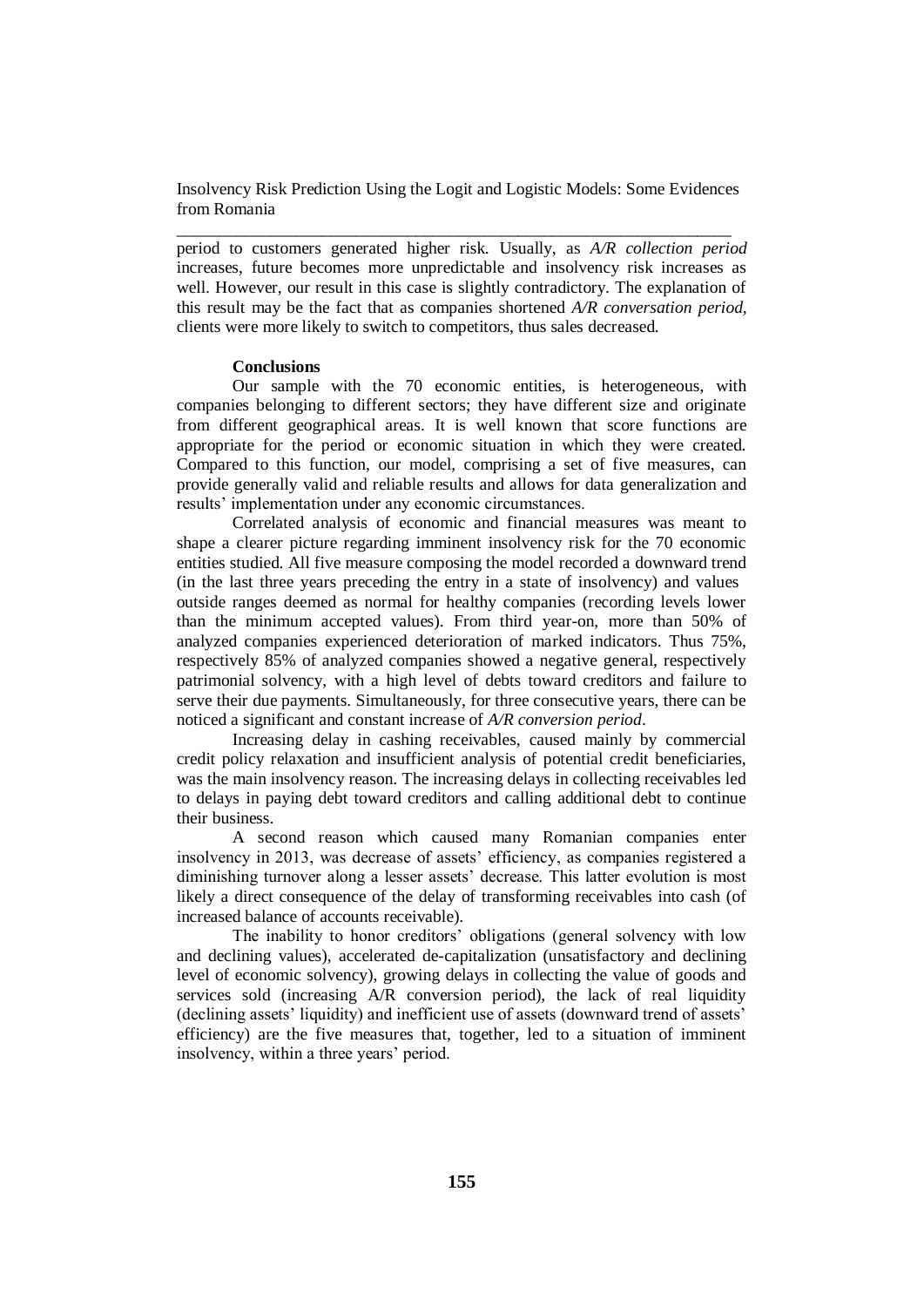\_\_\_\_\_\_\_\_\_\_\_\_\_\_\_\_\_\_\_\_\_\_\_\_\_\_\_\_\_\_\_\_\_\_\_\_\_\_\_\_\_\_\_\_\_\_\_\_\_\_\_\_\_\_\_\_\_\_\_\_\_\_\_\_

Consequently, there can be seen a correlation of the five economic and financial measures and they have fairly equal influence in their ability to forecast whether an economic entity is at risk to become insolvent and then declared bankrupt.

However, the model has its limits and the authors do not claim that it can substitute other tools of financial analysis, requiring supplementary statistical or econometric instruments or procedures. Meanwhile, due to the fact that the data selection includes extremely accessible sets of information for the general public and, implicitly, for the business environment, it represents a readily available instrument, providing an accurate prediction tool with high applicability in real life situations.

# **REFERENCES**

[1] **Altman, E. I. (1968),** *Financial Ratios. Discriminant Analysis and the Prediction of Corporate Bankruptcy*; *The Journal of Finance*, 23(4), 589-609; [2] **Altman, E.I., [Haldeman,](http://www.sciencedirect.com/science/article/pii/0378426677900176) R.G. and Narayanan, P. (1977),** *ZETATM Analysis; A New Model to Identify Bankruptcy Risk of Corporations; Journal of [Banking](http://www.sciencedirect.com/science/journal/03784266) & [Finance](http://www.sciencedirect.com/science/journal/03784266)*, [1\(1\)](http://www.sciencedirect.com/science/journal/03784266/1/1), 29–54;

[3]**Anghel, I. (2000),** *Bankruptcy Prediction in Romanian Enterprises* ; *Economic Tribune* Journal, Bucharest;

[4] **Armeanu, Ș., Vintilă, G., Moscalu, M., Filipescu, M. and Lazăr, P. (2012),**  *Using Quantitative Data Analysis Techniques for Bankruptcy Risk Estimation for Corporations*; *Theoretical and Applied Economy*, 1 (566), 86-102;

[5] **Beaver, W.H. (1966),** *Financial Ratios as Predictors of Failure*; *Empirical Research in Accounting. Selected Studies. Supplement to Journal of Accounting Research*, 71-111;

[6] **Brigham, E. F. and Ehrhardt, M. C. (2007),** *Financial Management:*  **Theory and Practice**; South-Western Cengage Learning. 14<sup>th</sup>edition; [7] **Burksaitiene D. and A. Mazintiene (2011),** *The Role of Bankruptcy* 

*Forecasting in the Company Management; Economics and Management*, 16, 137-143;

[8] **Gharaibeh, M. A., Sartawi I. S. M. and Daradkah, D. (2013),** *The Applicability of Corporate Failure Models to Emerging Economies: Evidence from Jordan*; *Interdisciplinary Journal of Contemporary Research in Business*, 5(4), 313-325;

[9] **Guerin, S. S. (2006),** *The Role of Geography in Financial and Economic Integration: A Comparative Analysis of Foreign Direct Investment, Trade and Portfolio Investment Flows; The World Economy*, Vol. 29, No. 2, 189–209; [10] **Hayes Suzanne K., Hodge Kay A. and Hughes, L. W. (2010),** *A Study of* 

*the Efficacy of Altman's Z to Predict Bankruptcy of Specialty Retail Firms Doing Business in Contemporary Times; Economics & Business Journal: Inquiries & Perspectives*, 3 (1), 122-134;